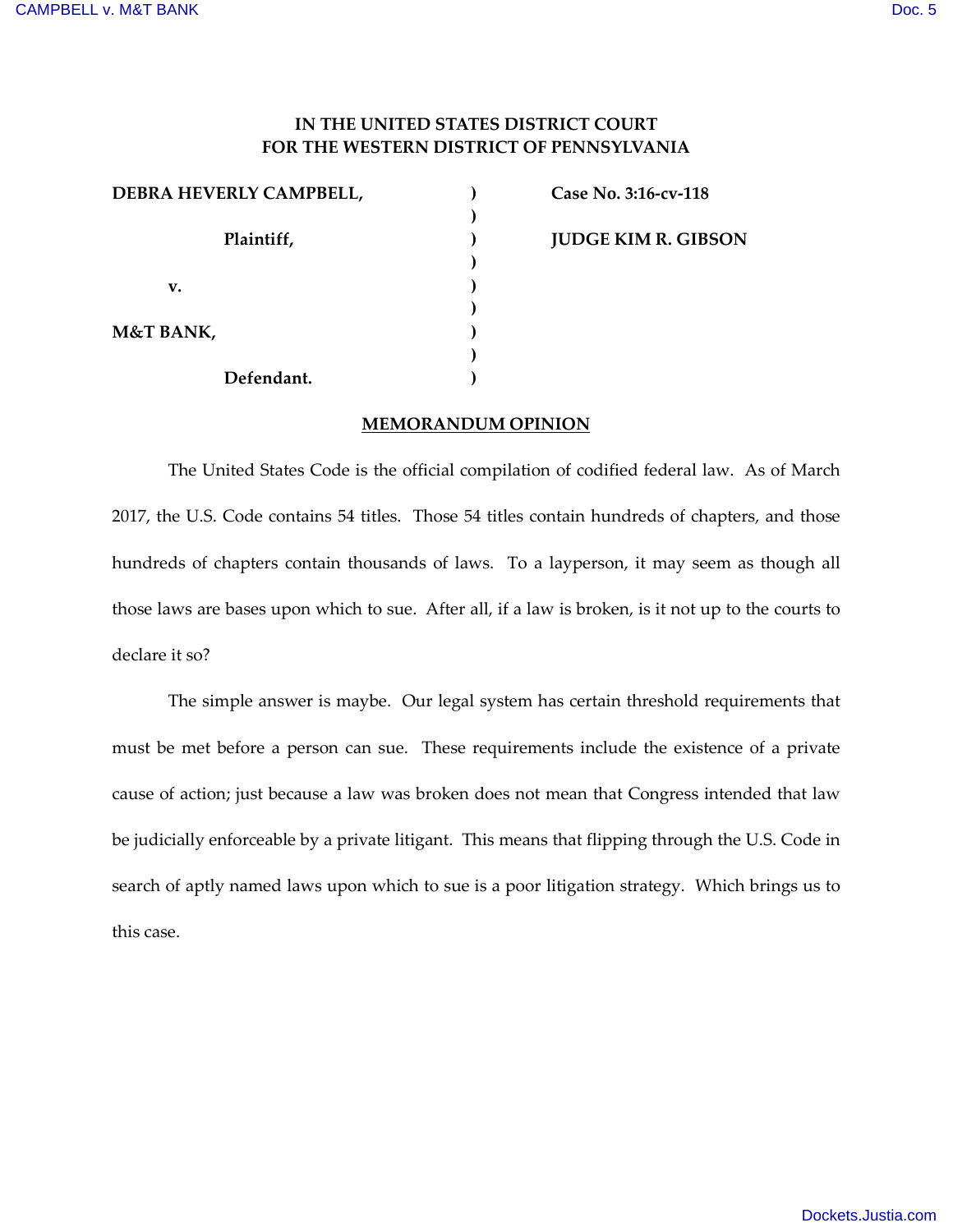On April 11, 2016, Debra Heverly Campbell—representing herself—sued M&T Bank in the Blair County Court of Common Pleas.<sup>[1](#page-1-0)</sup> Campbell's case arises out of the foreclosure of her residence in Honolulu, Hawaii, in the early 2000s. M&T Bank removed the case to this Court on May 26, 2016. (ECF No. 1.) Pending before the Court is M&T Bank's motion to dismiss Campbell's complaint (ECF No. 3). For the reasons that follow, M&T Bank's motion to dismiss is **GRANTED**.

#### **I. Background**

 $\overline{a}$ 

Although Campbell's recital of the facts underlying this case is disjointed and difficult to understand, the Court has attempted below to distill the relevant facts from her complaint and the exhibits thereto (ECF No. 1-3), which the Court may also consider in deciding a motion to dismiss. *Mayer v. Belichick*, 605 F.3d 223, 230 (3d Cir. 2010). The Court accepts as true the factual allegations of Campbell's complaint for purposes of deciding the motion to dismiss, but "[w]here those allegations are contradicted by written exhibits that  $[Campbell]$  attached to  $[her]$ . . . complaint, . . . the exhibits trump the allegations." *Abcarian v. McDonald*, 617 F.3d 931, 933 (7th Cir. 2010).

On April 14, 2000, Pohaku Funding Investment Corporation—as trustee for the Pohaikealoha Trust—obtained a \$400,000 loan from Keystone Financial Bank, N.A. (ECF No. 1- 3 at 37-40, 41-4[2](#page-1-1)).<sup>2</sup> Campbell was a guarantor for this loan (*id*.), and asserts that she was the beneficiary of the Pohaikealoha Trust (*see id.* ¶ 84). The purpose of the loan was to finance the

<span id="page-1-0"></span><sup>&</sup>lt;sup>1</sup> Campbell initially filed suit in the Blair County Court of Common Pleas on August 10, 2015, but failed to file a complaint in that case. (ECF No. 1-2 at 2.)

<span id="page-1-1"></span><sup>2</sup> Although Campbell alleges she entered into this agreement (ECF No. 1-3 ¶ 9), the promissory note provides that the agreement was between Pohaku Funding Investment Corporation and Keystone Financial Bank, N.A., and that Campbell was only a guarantor (ECF No. 1-3 at 37-40, 41-42).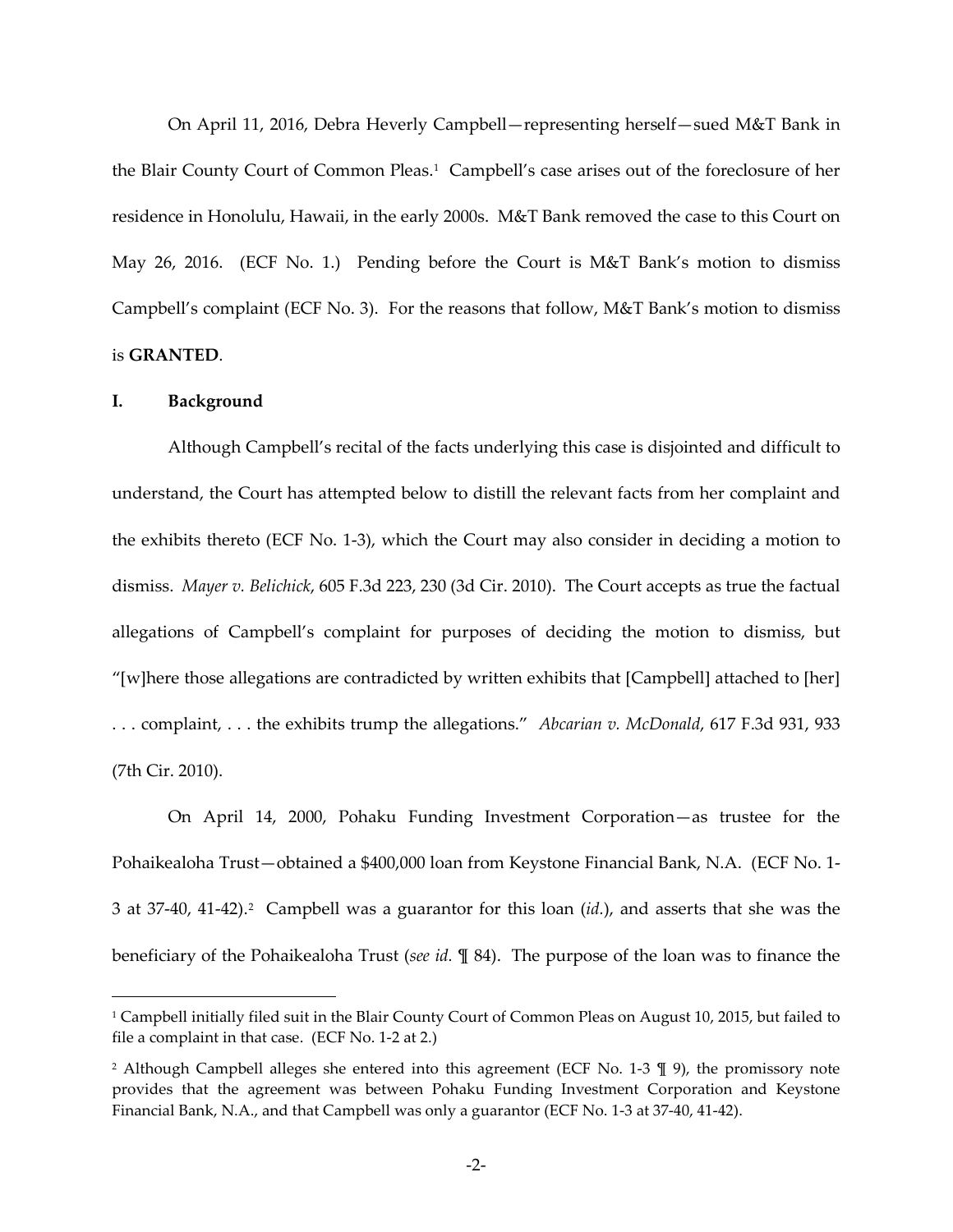purchase of an apartment in Honolulu, Hawaii, at Colony Surf Apartments. (*Id.* ¶ 9.) At the time, Keystone Bank already held a mortgage on that property. (*Id.*; *see also id.* at 45.) Campbell made the payments on this loan directly to Keystone Bank—presumably through her bank account with Keystone Bank. (*Id.* ¶ 8-9.)

In October 2000, M&T Bank became the successor to Keystone Bank via merger. (*Id.* ¶ 10.) When M&T Bank merged with Keystone Bank, M&T Bank without notice placed 10 business-day holds on all deposits. (*Id.*) This caused Campbell's loan payments to become late and caused her to incur late and overdraft fees. (*Id.*) At the same time, M&T Bank canceled Campbell's lines of credit and demanded immediate payment on her outstanding balances. (*Id.* ¶ 11.) Campbell then closed her accounts with M&T Bank, opened a bank account with a bank in California, and began making her loan payments through that bank. (*Id.* ¶¶ 14-15.)

Campbell is not clear on the chronology of the subsequent events, but as best the Court can make out the following occurred: although Campbell remained current on her loan payments to M&T Bank, she fell behind on her payment of maintenance fees to Colony Surf Apartments due to medical issues involving her daughter. (*Id.* ¶ 28.) Campbell was never more than three months behind on her maintenance-fee payments and was making monthly catch-up payments. (*Id.*) Nevertheless, Colony Surf sent Keystone Bank—and not M&T Bank, Campbell, or the Pohaikealoha Trust—a notice of default for Campbell's maintenance fees plus legal fees.<sup>[3](#page-2-0)</sup> (*Id.* ¶¶ 20, 29, 33.) Campbell's default was not cured by the relevant deadline. (*Id.* ¶ 31.)

 $\overline{a}$ 

<span id="page-2-0"></span><sup>&</sup>lt;sup>3</sup> Although Campbell alleges the notice of default was sent only to Keystone Bank, this is a puzzling assertion given that M&T Bank had subsumed Keystone Bank via merger. By implication, any notice sent to Keystone Bank after the merger was sent to M&T Bank. The Court will nevertheless assume that only Keystone Bank received the notice of default.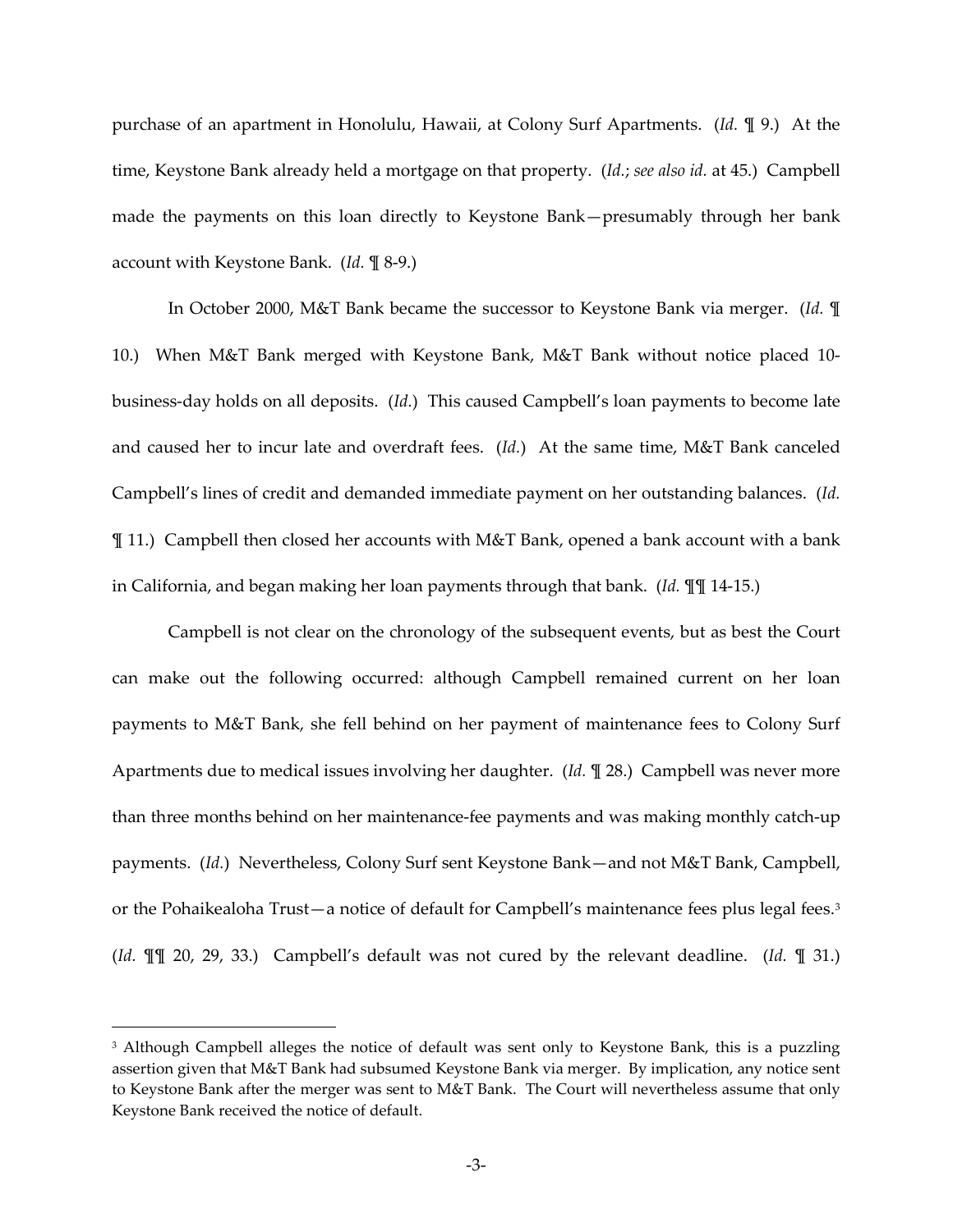Colony Surf thereafter refused to accept any more monthly payments from Campbell unless she paid all her arrears and legal fees, which totaled approximately \$16,500. (*Id.* ¶ 36.)

At some point during these events, Campbell also filed for bankruptcy under Chapter 13 "in an effort to have a federal judge address the egregious legal fees being charged by Colony Surf," though Campbell later withdrew her bankruptcy filing. (*Id.* ¶¶ 37, 39.) Although Campbell claims she never fell behind on her payments to M&T Bank (*id.* ¶ 28), she contradicts this assertion later in her complaint by stating that she paid an "amount owed to Keystone Bank/M&T Bank," (*id.* ¶ 39).

It appears that Campbell's default to Colony Surf was not timely addressed, and Colony Surf filed an accelerated-foreclosure action in the Circuit Court of the First Circuit for the State of Hawaii. (*Id.* ¶ 40; *see* ECF No. 1-3 at 56.) Campbell admits she was served with notice of the accelerated-foreclosure action. (ECF No. 1-3 ¶ 26.) The Pohaku Funding Investment Corporation—one of the defendants in the accelerated-foreclosure action—was represented by counsel in that case. (ECF No. 1-3 at 56.) Colony Surf prevailed in that action, and on March 27, 2003, the court cancelled Pohaku's sublease to the property. (*Id.*) The court also ordered that Pohaku "and all persons claiming any interest in the leasehold property . . . [were] forever barred and foreclosed of and from any and all right, title, and interest and claims at law or equity in and to" the property, and awarded possession to Colony Surf. (*Id.* at 57.)

After being awarded possession, Colony Surf transferred the property to M&T Bank. (*Id.* ¶ 61.) On October 18, 2004, M&T Bank sold the property to a third party. (*Id.* ¶ 71; *id.* at 45.) At some point before the sale, M&T Bank and Colony Surf entered into an agreement about how the proceeds of the property's sale would be divided. (*See id.* at 48-52.) That agreement is the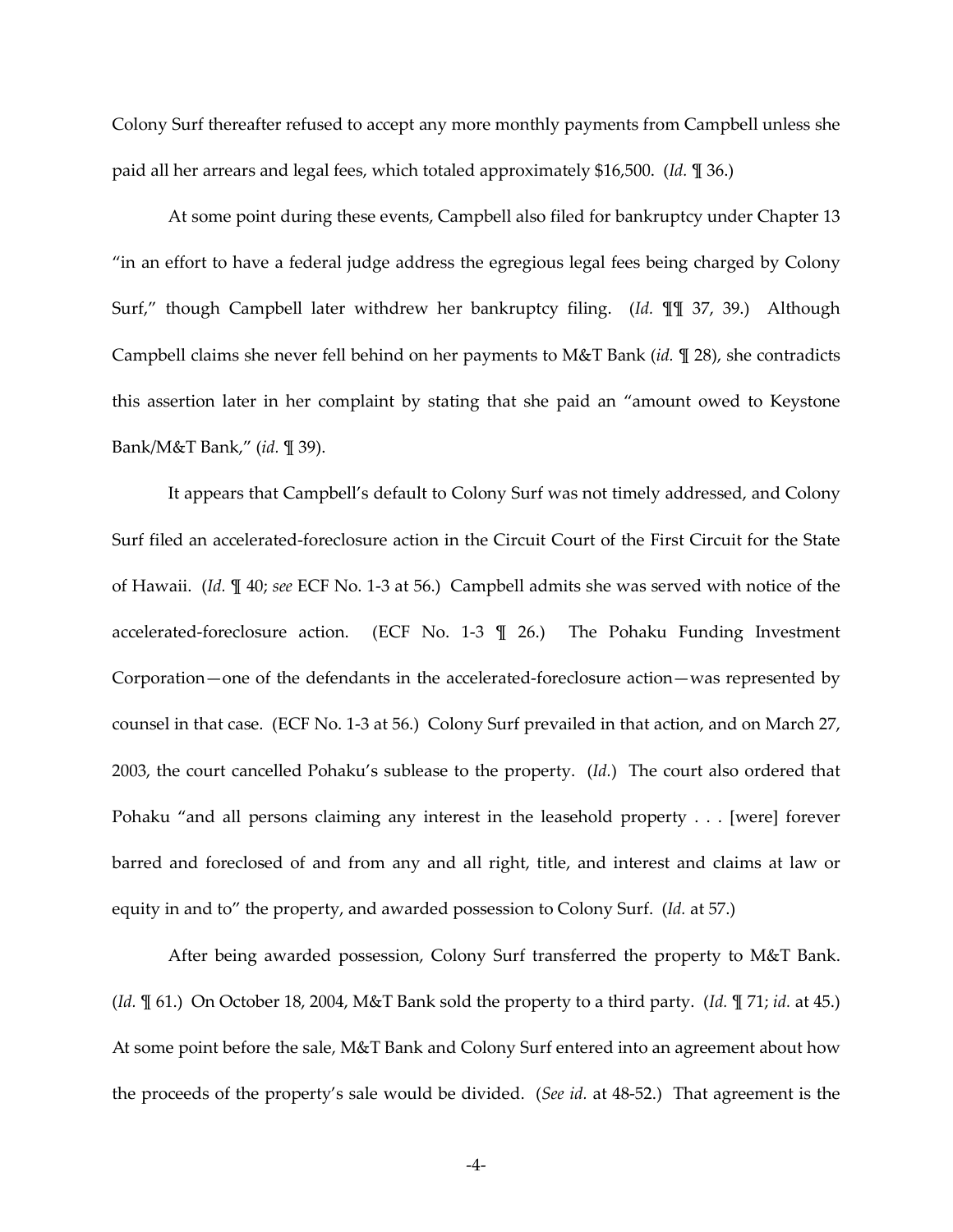crux of this case; Campbell alleges the agreement is a "kickback/quid pro quo agreement," and states that she did not learn about the agreement until "almost two years after the loss of her home and its subsequent sale by M&T Bank." (*Id.* ¶¶ 4-6.) She further states that she was not able to obtain an escrow settlement statement regarding the property's sale and the division of funds until August 2012. (*Id.* ¶ 3.)

Campbell also alleges that M&T Bank did something unlawful with the loan and her bank account. At some point in 2009 Campbell obtained a statement and lien release from M&T Bank's collections department. (*Id.* ¶ 8.) Campbell alleges she also spoke to an M&T Bank employee, who told her that her loan with M&T Bank was written down to zero when M&T took over Keystone. (*Id.*) Campbell states that this occurred three years before the foreclosure proceedings, meaning she made payments on the loan while "unaware that loan had been written down to zero, and . . . that the loan was never paid off, but rather 'satisfied' by an alleged forty thousand dollar debit from [her] account in 2006." (*Id.*) Campbell implies that this alleged debit constitutes unlawful conduct in light of the fact that she closed her accounts with M&T Bank in 2000. (*See id.*)

On August 10, 2015, Campbell, representing herself, filed a praecipe for writ of summons against M&T Bank in the Pennsylvania Court of Common Pleas for Blair County. (ECF No. 1-2 at 2.) Campbell failed to file a complaint in that case. (*Id.*) On April 11, 2016, Campbell filed another case in the Blair County Court of Common Pleas, but this time did file a complaint. (ECF No. 1-4 at 2.) The two cases were consolidated by the Court of Common Pleas, (*id.*) and M&T thereafter removed the case to this Court (ECF No. 1.)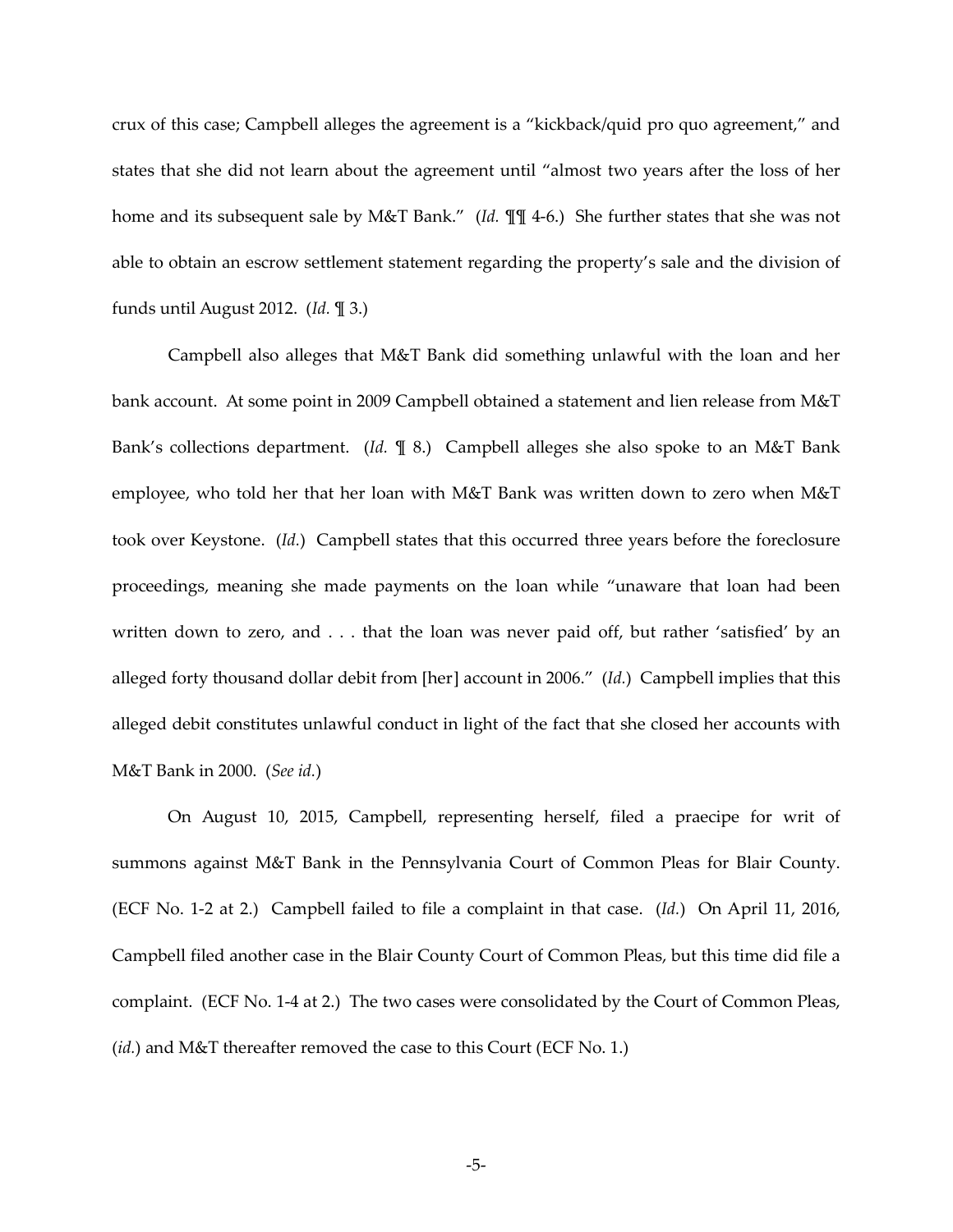Campbell's complaint contains 15 counts; 3 common-law counts and 12 federal counts. Specifically, Campbell has sued M&T Bank for (1) fraud, (2) breach of fiduciary duty, (3) material breach of contract, (4) a violation of the False Claims Act (31 U.S.C. § 3731(b)), (5) bank fraud (18 U.S.C. § 1344), (6) a RICO violation involving bank fraud (18 U.S.C. § 1963), (7) theft, embezzlement, or misapplication by bank officer or employee (18 U.S.C. § 656), (8) fraud concerning bank entries, reports, and transactions (18 U.S.C. § 1005), (9) wire fraud affecting a financial institution (18 U.S.C. § 1343), (10) mail fraud affecting a financial institution (18 U.S.C. § 1341), (11) fraud concerning FDIC transactions (18 U.S.C. § 1007), (12) disclosure of classified information (50 U.S.C. § 783), (13) communication of restricted data (42 U.S.C. § 2274), (14) obstruction of justice (18 U.S.C. § 1581), and (15) unfair or deceptive acts or practices by state chartered banks (15 U.S.C. § 45).

### **II. Standard of Review**

M&T Bank has filed a motion to dismiss Campbell's complaint on the basis that it fails to state a claim upon which relief can be granted (Federal Rule of Civil Procedure 12(b)(6)) and on the basis that Campbell has failed to join an indispensable party (Rule 12(b)(7)).

## **A. Failure to State a Claim upon Which Relief Can Be Granted**

The Federal Rules of Civil Procedure require that a complaint contain "a short and plain statement of the claim showing that the pleader is entitled to relief." Fed. R. Civ. P. 8(a)(2). Rule 12(b)(6) allows a party to seek dismissal of a complaint for failure to state a claim upon which relief can be granted. In determining the sufficiency of a complaint challenged under Rule 12(b)(6), a district court must conduct a two-part analysis. First, the court should separate the factual and legal elements of the claims. *Fowler v. UPMC Shadyside*, 578 F.3d 203, 210 (3d

-6-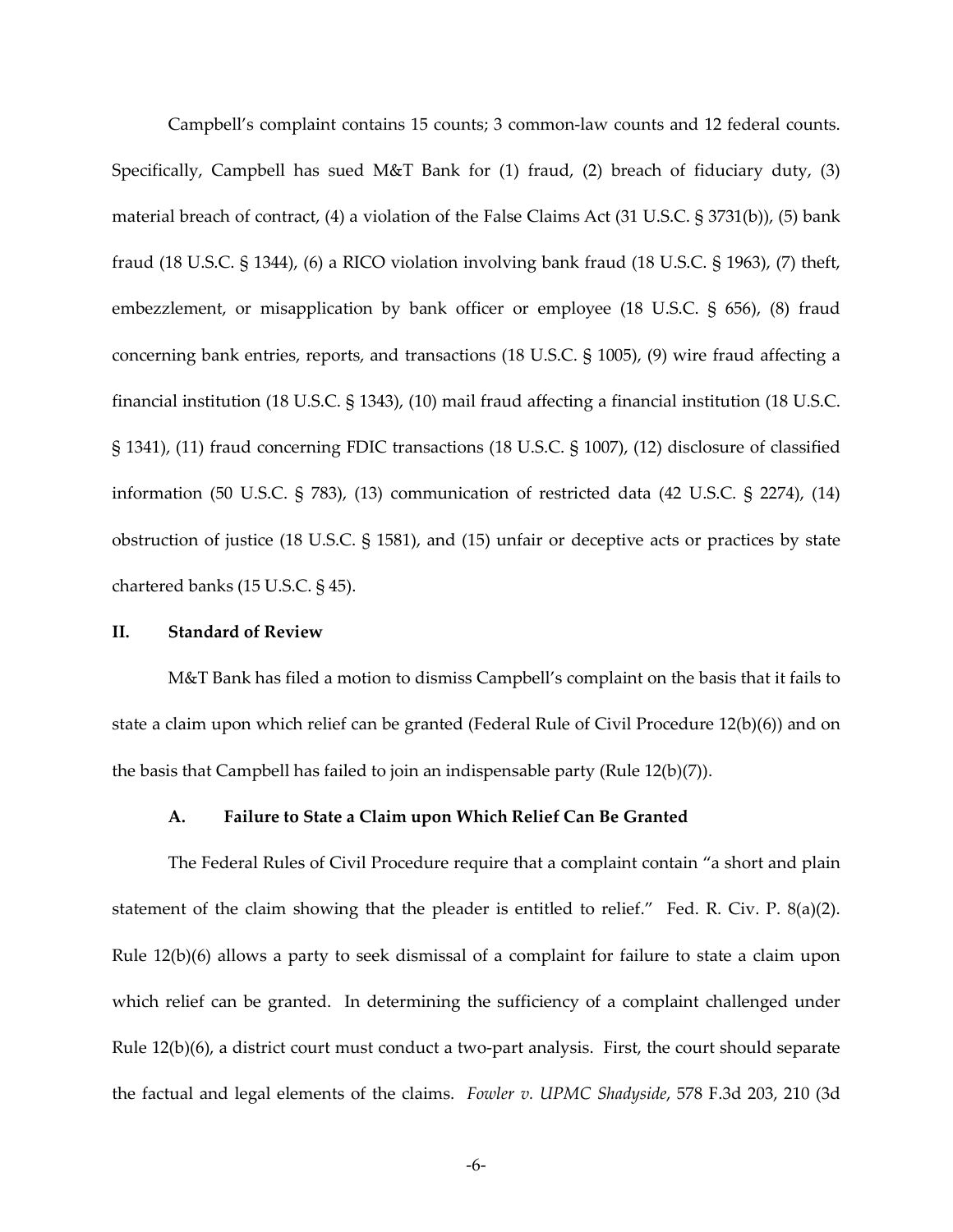Cir. 2009). Second, the court must determine whether the factual matters alleged are sufficient to establish that the plaintiff has a "plausible claim for relief." *Id.* at 211 (quoting *Ashcroft v. Iqbal*, 556 U.S. 662, 679 (2009)). The complaint, however, need not include "detailed factual allegations." *Phillips*, 515 F.3d at 231 (quoting *Bell Atlantic Corp. v. Twombly*, 550 U.S. 544, 555 (2007)).

The court must also accept as true all factual allegations in the complaint and draw all inferences from the facts alleged in the light most favorable to the non-moving party. *See id.* at 228 (citing *Worldcom, Inc. v. Graphnet, Inc.*, 343 F.3d 651, 653 (3d Cir. 2003)). But "legal conclusions" and "[t]hreadbare recitals of the elements of a cause of action . . . do not suffice." *Iqbal*, 556 U.S. at 678 (citing *Twombly*, 550 U.S. at 555). Rather, the complaint must present sufficient "factual content that allows the court to draw the reasonable inference that the defendant is liable for the misconduct alleged." *Sheridan v. NGK Metals Corp.*, 609 F.3d 239, 262 n.27 (3d Cir .2010) (quoting *Iqbal*, 556 U.S. at 678).

Ultimately, whether a plaintiff has stated a "plausible claim for relief" is a contextspecific inquiry that requires the district court to "draw on its judicial experience and common sense." *Iqbal*, 556 U.S. at 679 (citation omitted). The record to consider in making this determination includes the complaint and any "document integral or explicitly relied on in the complaint." *U.S. Express Lines, Ltd. v. Higgins*, 281 F.3d 383, 388 (3d Cir. 2002) (emphasis and citation omitted). If a claim is vulnerable to dismissal under Rule  $12(b)(6)$ , the district court must permit a curative amendment regardless of whether a plaintiff seeks leave to amend, unless amendment would be inequitable or futile. *Phillips*, 515 F.3d at 236 (citation omitted).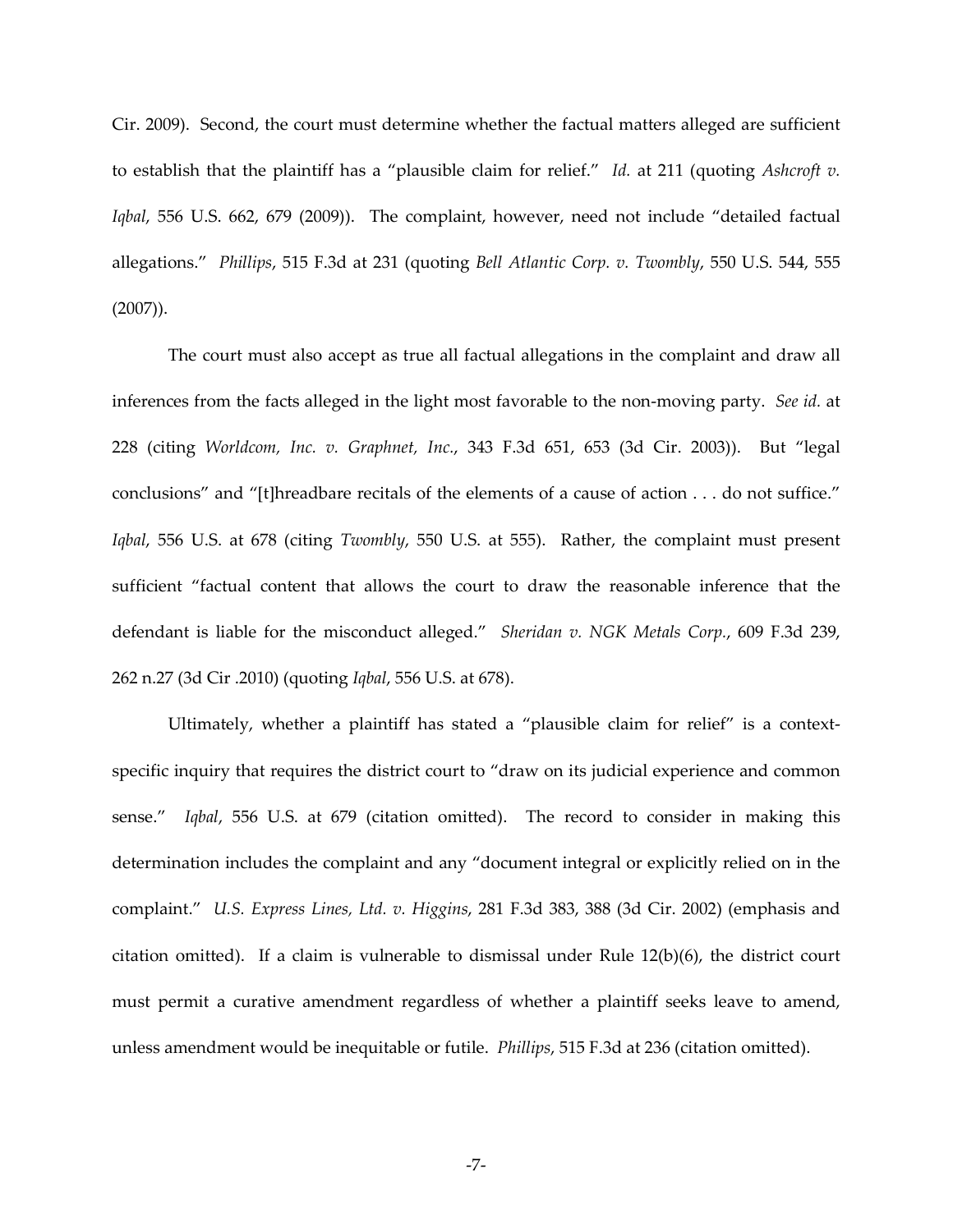#### **B. Failure to Join an Indispensable Party**

Rule 12(b)(7) allows a party to seek dismissal of a claim for failure to join a required party. As with  $(12)(b)(6)$  challenges, in analyzing a motion under Rule  $12(b)(7)$  the court must accept as true all factual allegations in the complaint and draw all inferences from the facts alleged in the light most favorable to the non-moving party. *See Jurimex Kommerz Transit G.M.B.H. v. Case Corp.*, 65 F. App'x 803, 805 (3d Cir. 2003). In evaluating a 12(b)(7) motion, the court applies the two-part test found in Rule 19. Rule 19(a) provides that an absent person is a necessary party if he is subject to service of process and either: (1) in his absence, complete relief cannot be accorded among the parties; or (2) the absent person claims an interest in the subject matter of the case and his absence will, as a practical matter, prejudice his ability to protect that interest or result in multiple or otherwise inconsistent obligations.

If a person is necessary under Rule 19(a) but cannot be joined, the court must determine whether the case should proceed among the existing parties or be dismissed. Fed. R. Civ. P. 19(b). In making this determination, the court must consider the extent to which prejudice will result to the non-party or the current parties as a result of the non-party's absence, the extent to which any such prejudice could be lessened, whether a judgment rendered in the non-party's absence would be adequate, and whether the plaintiff has an adequate remedy if the case were to be dismissed. Fed. R. Civ. P. 19(b)(1)-(4).

### **III. Analysis**

A threshold issue warrants discussion before addressing the merits of M&T Bank's motion to dismiss, namely Campbell's failure to file a response to M&T Bank's motion. This Judge's Practices and Procedures provide that responses to motions to dismiss "shall be filed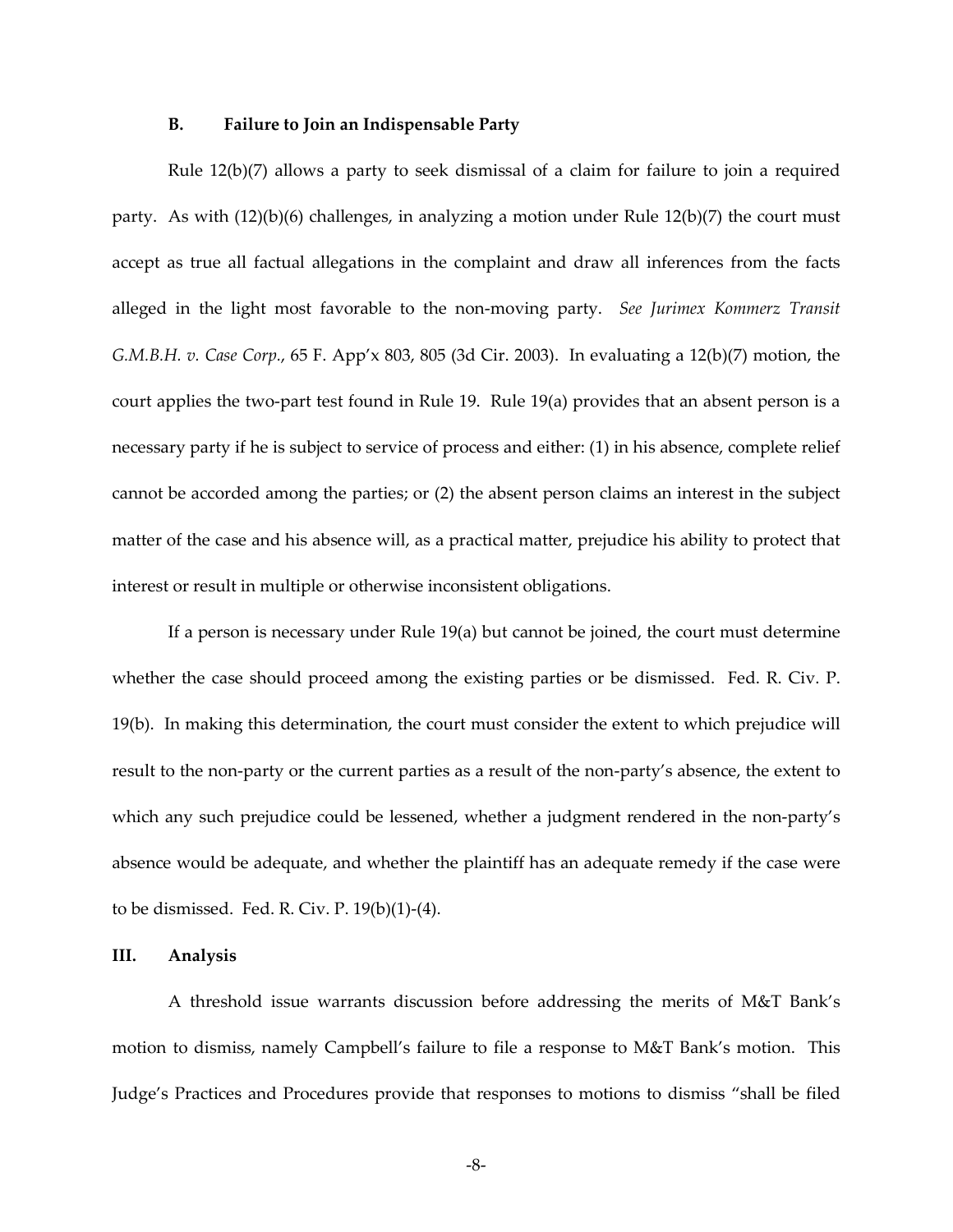within 21 days from the date of service of the motion."<sup>[4](#page-8-0)</sup> Although district courts may grant motions by default when they are truly unopposed, the United States Court of Appeals for the Third Circuit has counseled that district courts should not grant motions to dismiss against pro se plaintiffs without analyzing the merits of the motion. *Stackhouse v. Mazurkiewicz*, 951 F.2d 29, 30 (3d Cir. 1991); *see also Xenos v. Hawbecker*, 441 F. App'x 128, 131 (3d Cir. 2011) ("unless a plaintiff's failure to oppose a motion can truly be understood to reflect that the motion is unopposed—for instance, when the plaintiff is represented by counsel—we have expressed a preference for an assessment of the complaint on its merits" (citing *Stackhouse*, 951 F.2d at 30)). Thus, the Court will assess the merits of M&T Bank's motion to dismiss notwithstanding Campbell's failure to respond.

M&T Bank advances multiple arguments for why Campbell's complaint should be dismissed. Specifically, it argues that the three state-law claims are timebarred and that the statutes of limitations were not tolled, that the False Claims Act claim does not present a viable claim for relief and suffers from procedural defects, that seven claims are predicated on criminal statutes that do provide a private right of action<sup>[5](#page-8-1)</sup>, that the claim for a RICO violation involving bank fraud does not present a viable claim for relief and is timebarred, and that the three remaining claims fail as a matter of law. M&T Bank argues further that the Court lacks

 $\overline{a}$ 

<span id="page-8-0"></span><sup>4</sup> *See* Practices and Procedures of Judge Kim R. Gibson, available at

<http://www.pawd.uscourts.gov/sites/pawd/files/Gibson-PP-201702.pdf> (effective February 16, 2017),

<sup>§</sup> II.D.4. This section was identical in the version in effect at the time M&T Bank filed its motion.

<span id="page-8-1"></span><sup>5</sup> Courts use the terms "private right of action" and "private cause of action" interchangeably. *Wisniewski v. Rodale, Inc.*, 510 F.3d 294, 296 n.3 (3d Cir. 2007) (citations omitted). For consistency, the Court will use "private right of action" throughout this memorandum opinion.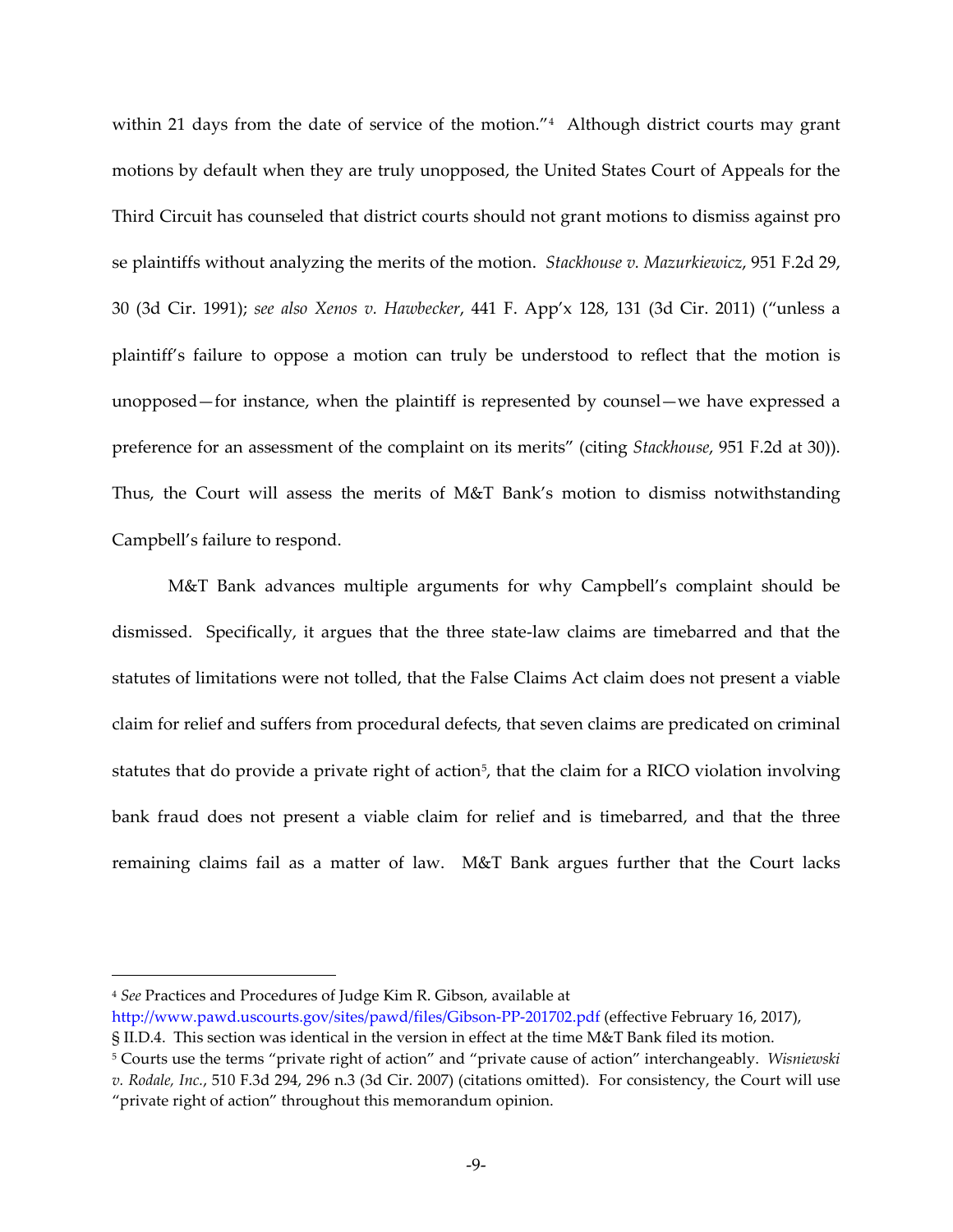jurisdiction over Campbell's claims under the so-called *Rooker-Feldman* doctrine, [6](#page-9-0) and that her claims are barred by res judicata and collateral estoppel. Lastly, M&T Bank argues that—even if Campbell has stated a valid claim—her complaint should be dismissed for failure to join the Kalakaua Land Trust, which M&T Bank asserts is an indispensable party.

## **A. Counts Five, Seven, Nine, Ten, Eleven, Twelve, Thirteen, Fourteen, and Fifteen**

As an initial matter, the Court will dismiss counts five, seven, nine, ten, eleven, twelve, thirteen, fourteen, and fifteen because the statutes upon which those counts are predicated do not provide a private right of action. These nine counts are for (1) bank fraud under 18 U.S.C. § 1344; (2) theft, embezzlement, or misapplication by bank officer or employee under 18 U.S.C. § 656; (3) wire fraud affecting a financial institution under 18 U.S.C. § 1343, (4) mail fraud affecting a financial institution under 18 U.S.C. § 1341; (5) fraud concerning FDIC transactions under 18 U.S.C. § 1007; (6) disclosure of classified information under 50 U.S.C. § 783; (7) communication of restricted data under 42 U.S.C. § 2274; (8) obstruction of justice, purportedly under 8 U.S.C. § 1581;<sup>[7](#page-9-1)</sup> and (9) unfair or deceptive acts or practices by state-chartered banks under 15 U.S.C. § 45.

Although Congress can by law create rights or obligations, it does not automatically follow that private parties can enforce those rights or obligations through the judicial process. *Gonzaga Univ. v. Doe*, 536 U.S. 273, 284 (2002). Frequently—and for good reasons—only the executive can enforce a federal statute. Other federal laws create individual rights that are

 $\overline{a}$ 

<span id="page-9-0"></span><sup>6</sup> That doctrine takes its name from two Supreme Court cases, *Rooker v. Fidelity Trust Co.*, 263 U.S. 413 (1923), and *District of Columbia Court of Appeals v. Feldman*, 460 U.S. 462 (1983), and bars federal district and circuit courts from reviewing state-court decisions. *Gary v. Braddock Cemetery*, 517 F.3d 195, 200-01 (3d Cir. 2008).

<span id="page-9-1"></span><sup>7</sup> No such statute exists. As best the Court can make out, Campbell intends to assert this claim under 18 U.S.C. § 1581—which does exist.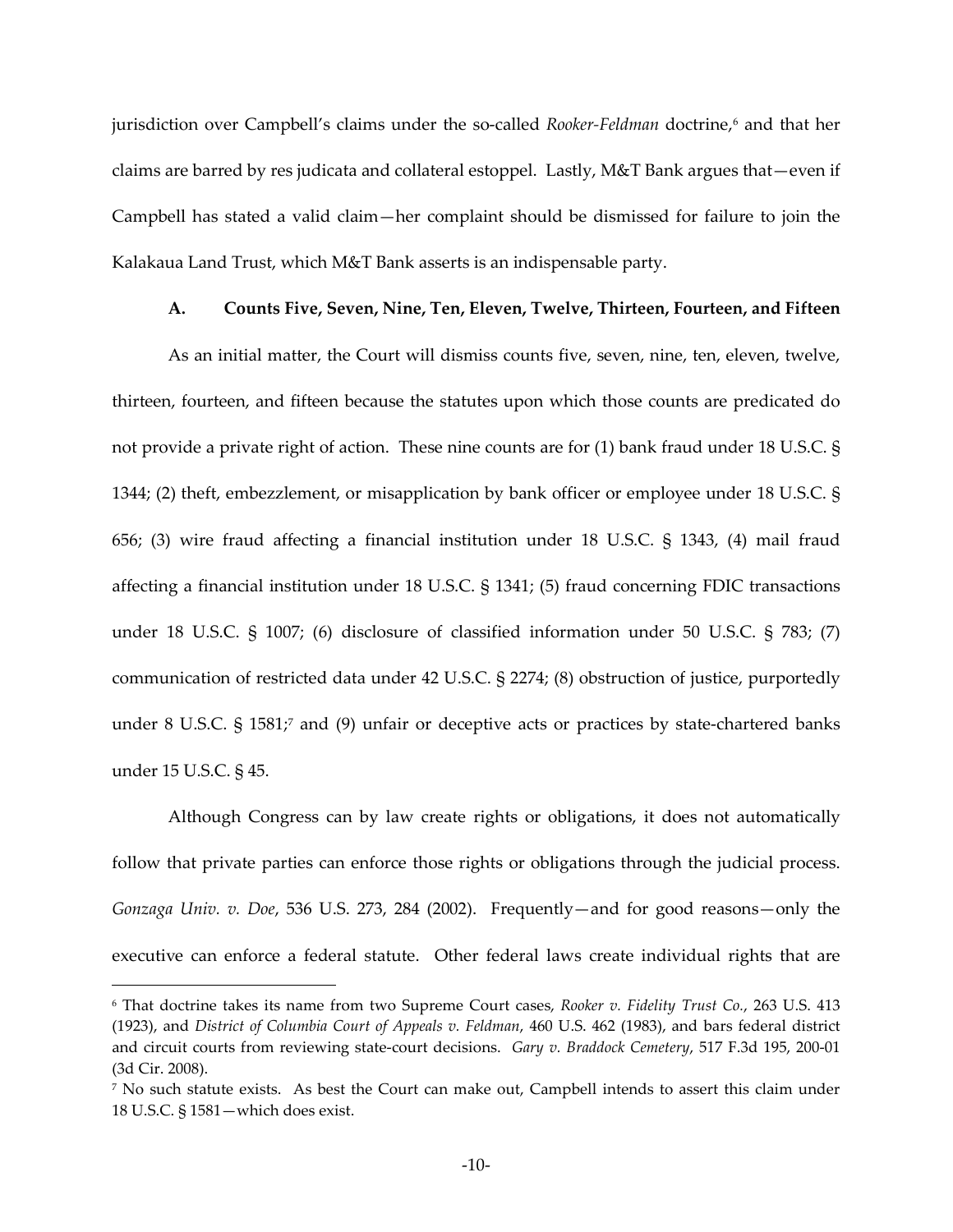enforceable only by agencies, *see, e.g.*, *Commc'ns Workers v. Beck*, 487 U.S. 735, 742 (1988), or not enforceable at all, *see, e.g.*, *Alden v. Maine*, 527 U.S. 706 (1999). But many federal laws are indeed enforceable by private parties in judicial proceedings. Whether a private party can bring suit to enforce a statute depends on if that statute—expressly or by implication—provides a private right of action. On this point congressional intent is determinative because "private rights of action to enforce federal law must be created by Congress." *Alexander v. Sandoval*, 532 U.S. 275, 286 (2001) (citing *Touche Ross & Co. v. Redington*, 442 U.S. 560, 578 (1979)); *see also Halliburton Co. v. Erica P. John Fund, Inc.*, \_\_\_ U.S. \_\_\_, 134 S. Ct. 2398, 2417 (2014) (Thomas, J., concurring in judgment) ("the authority to fashion private remedies to enforce federal law belongs to Congress alone" (citation omitted)).

Determining whether a statute explicitly provides a private remedy is relatively straightforward; one looks to the text of the statute to see if it, by its terms, allows a private party to bring suit to enforce it. *See Hallstrom v. Tillamook County*, 493 U.S. 20, 25 (1989). Determining whether a statute implicitly provides a private right of action, however, is more complicated. For an implied private right of action to exist, a statute must manifest Congress's intent to create (1) a private right, and (2) a private remedy. *Sandoval*, 532 U.S. at 286 ("The judicial task is to interpret the statute Congress has passed to determine whether it displays an intent to create not just a private right but also a private remedy." (citing *Transamerica Mortg. Advisors, Inc. v. Lewis*, 444 U.S. 11, 15 (1979)). Only if both these conditions are satisfied may a court hold that an implied private right of action exists under a federal statute.

To determine congressional intent regarding private rights and remedies, courts examine the relevant statute's text and structure. *Id.* at 288. And the question of whether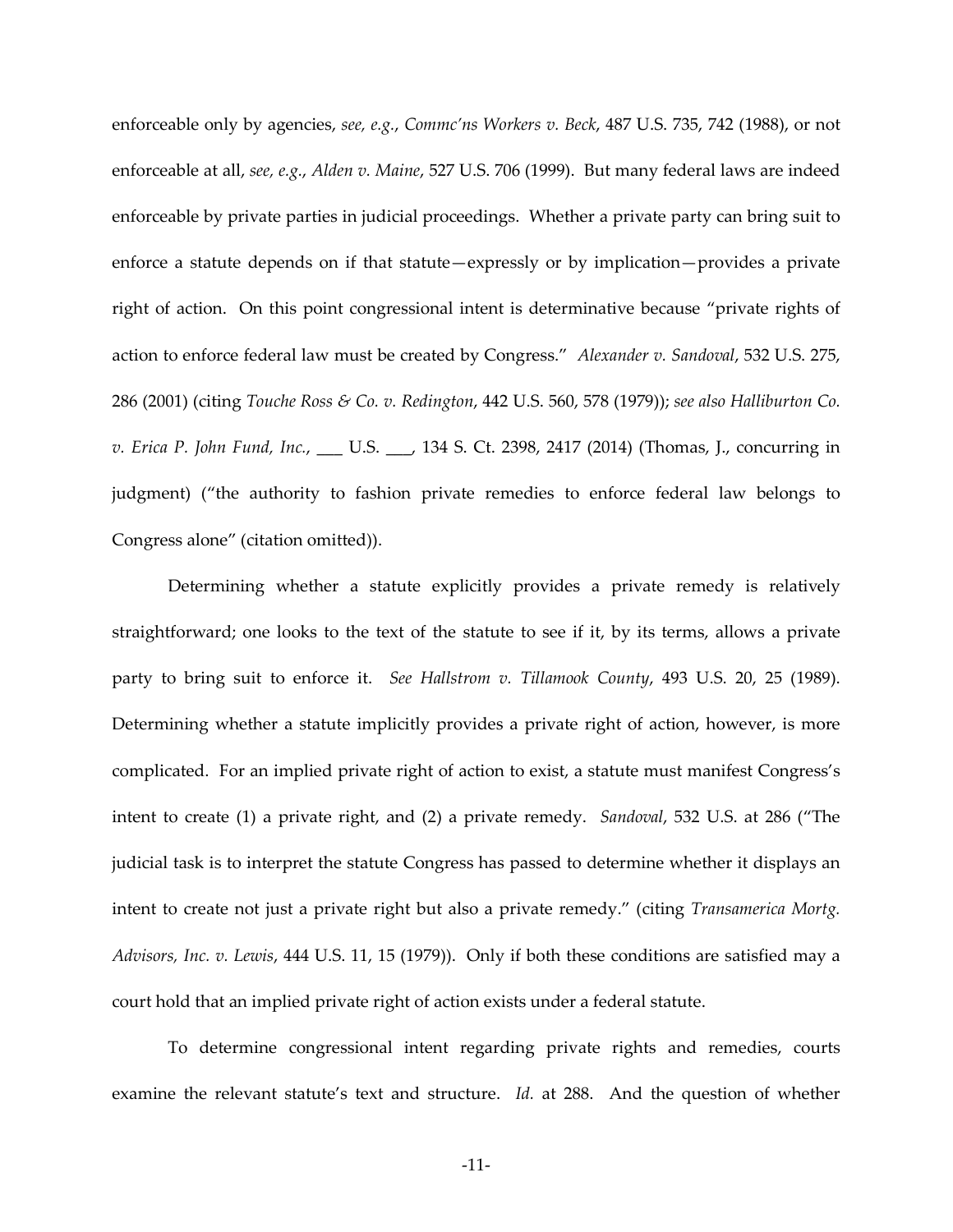Congress intended to create a private right of action is "definitively answered in the negative where a statute by its terms grants no private rights to any identifiable class." *Gonzaga*, 536 U.S. at 283-84 (internal quotation marks and citation omitted). Moreover, the Supreme Court "has rarely implied a private right of action under a criminal statute, and where it has done so 'there was at least a statutory basis for inferring that a civil cause of action of some sort lay in favor of someone.'" *Chrysler Corp. v. Brown*, 441 U.S. 281, 316 (1979) (footnote omitted).

Here, nine of Campbell's counts—counts five, seven, nine, ten, eleven, twelve, thirteen, fourteen, and fifteen—are predicated on criminal statutes that neither contain explicit private rights of action nor reveal congressional intent to provide private rights of action. These counts will therefore be dismissed.

Count five is brought under 18 U.S.C. § 1344, which provides for criminal penalties and does not create a private right of action. *Edmonds v. Seavey*, No. 08-cv-5646, 2009 WL 2949757, at \*6 (S.D.N.Y. Sept. 15, 2009) ("there is no private cause of action under 18 U.S.C. § 1344" (citation omitted)); *Holmes v. MBNA Am. Bank, N.A.*, No. 5:05-cv-16, 2007 WL 952017, at \*1 (W.D.N.C. Mar. 27, 2007) ("18 U.S.C. § 1344 is a criminal statute and provides no private right of action"); *Milgrom v. Burstein*, 374 F. Supp. 2d 523, 529 (E.D. Ky. 2005) (no private right of action exists under 18 U.S.C. § 1344).

Nor do counts seven (18 U.S.C. § 656), nine (18 U.S.C. § 1343), ten (18 U.S.C. § 1341), eleven (18 U.S.C. § 1007), and fifteen (15 U.S.C. § 45) create private rights of action. *See, e.g.*, *U.S. ex rel. Nagy v. Patton*, No. MISC.A. 110267, 2012 WL 1858983, at \*2 (E.D. Pa. May 22, 2012) (holding that 18 U.S.C. § 656 does not create a private right of action) (citation omitted); *Addlespurger v. Corbett*, No. 09-cv-1064, 2011 WL 3418975, at \*4 (W.D. Pa. Aug. 1, 2011) (same, for

-12-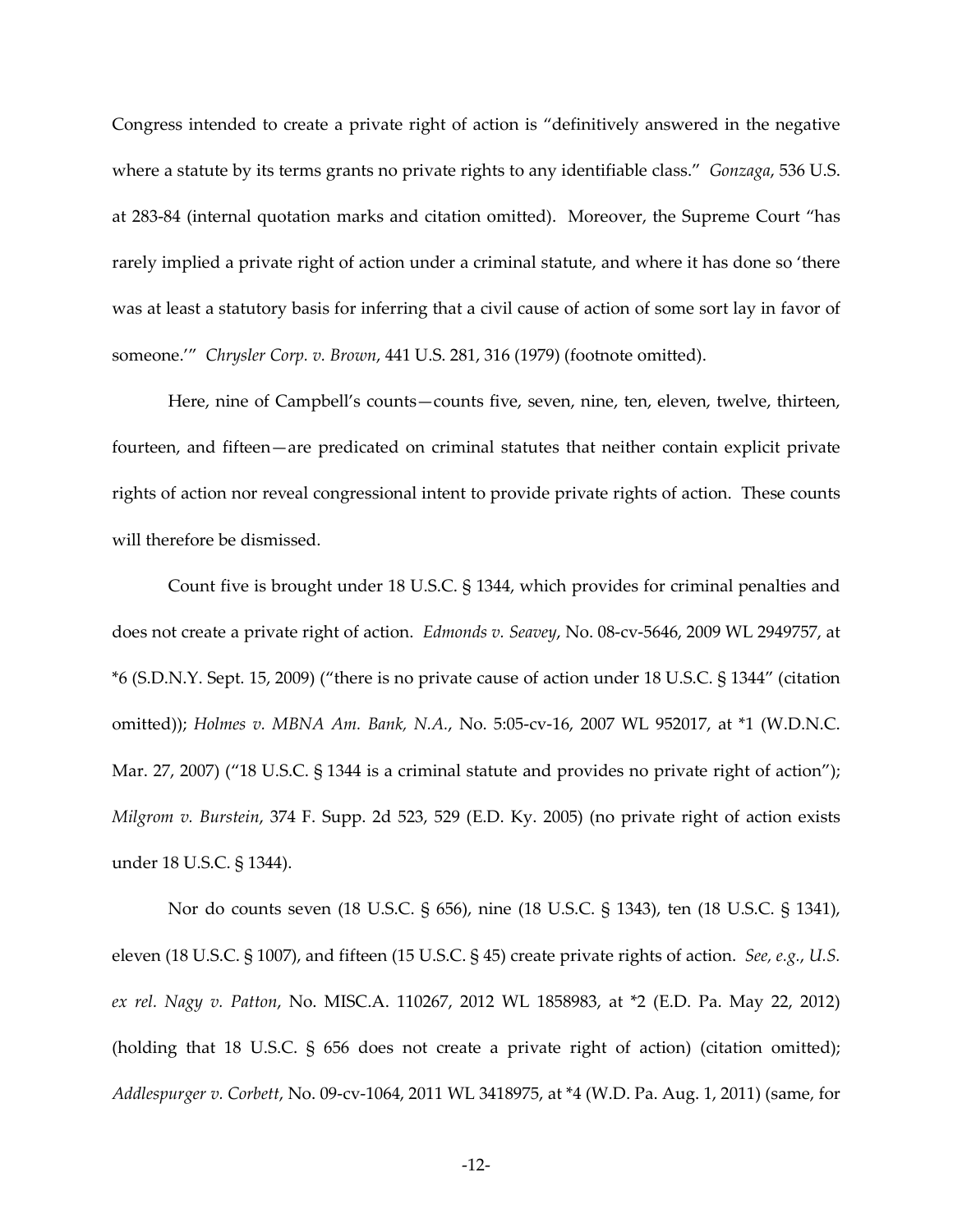18 U.S.C. §§ 1341 & 1343) (citation omitted); *Phillips v. Deutsche Bank Nat. Trust Co.*, No. 10-cv-5883, 2010 WL 5246032, at \*1 (C.D. Cal. Dec. 16, 2010) (same, for 15 U.S.C. § 45); *Park Nat. Bank of Houston v. Kaminetzky*, 976 F. Supp. 571, 576 (S.D. Tex. 1996) (noting that 18 U.S.C. § 1007 does not create a private right of action).

The same is true for counts twelve, brought under 50 U.S.C. § 783, and thirteen, brought under 42 U.S.C. § 2274.[8](#page-12-0) No provision of § 783, § 2274, or any related sections creates an express private right of action, and the Court finds no indication of congressional intent to provide a private right of action under those statutes. Both § 783 and § 2274 relate to national security and authorize the United States government to prosecute violations of their provisions; they create no private rights, and certainly no private remedies. Thus, counts twelve and thirteen will be dismissed as well.

Count fourteen will be dismissed for similar reasons. In count fourteen Campbell asserts a claim for obstruction of justice, purportedly under 8 U.S.C. § 1581. That statute does not exist, but there is a § 1581 under Title 18, which is vaguely related to obstruction of justice. Thus, the Court will construe count fourteen as arising under 18 U.S.C. § 1581. But § 1581 likewise contains no private right of action. *See Turner v. Unification Church*, 473 F. Supp. 367, 375 (D.R.I. 1978) (§ 1581 "does not provide, explicitly or implicitly, a civil cause of action"). Moreover, § 1581's application in this case—a civil suit related to a foreclosure—is nonsensical. Section 1581 provides criminal penalties for obstructing enforcement of antislavery and

 $\overline{a}$ 

<span id="page-12-0"></span><sup>8</sup> Section 783 of Title 50 is part of the Internal Security Act of 1950 and makes it a crime for an employee of the United States government to knowingly communicate classified information to an agent of a foreign government or for such an agent to knowingly receive that classified information. Similarly, 42 U.S.C. § 2274 is part of the Atomic Energy Act and makes it a crime to communicate, transmit, or disclose data concerning atomic weapons (as defined in  $\S 2014(y)$ ) with the intent to injure the United States.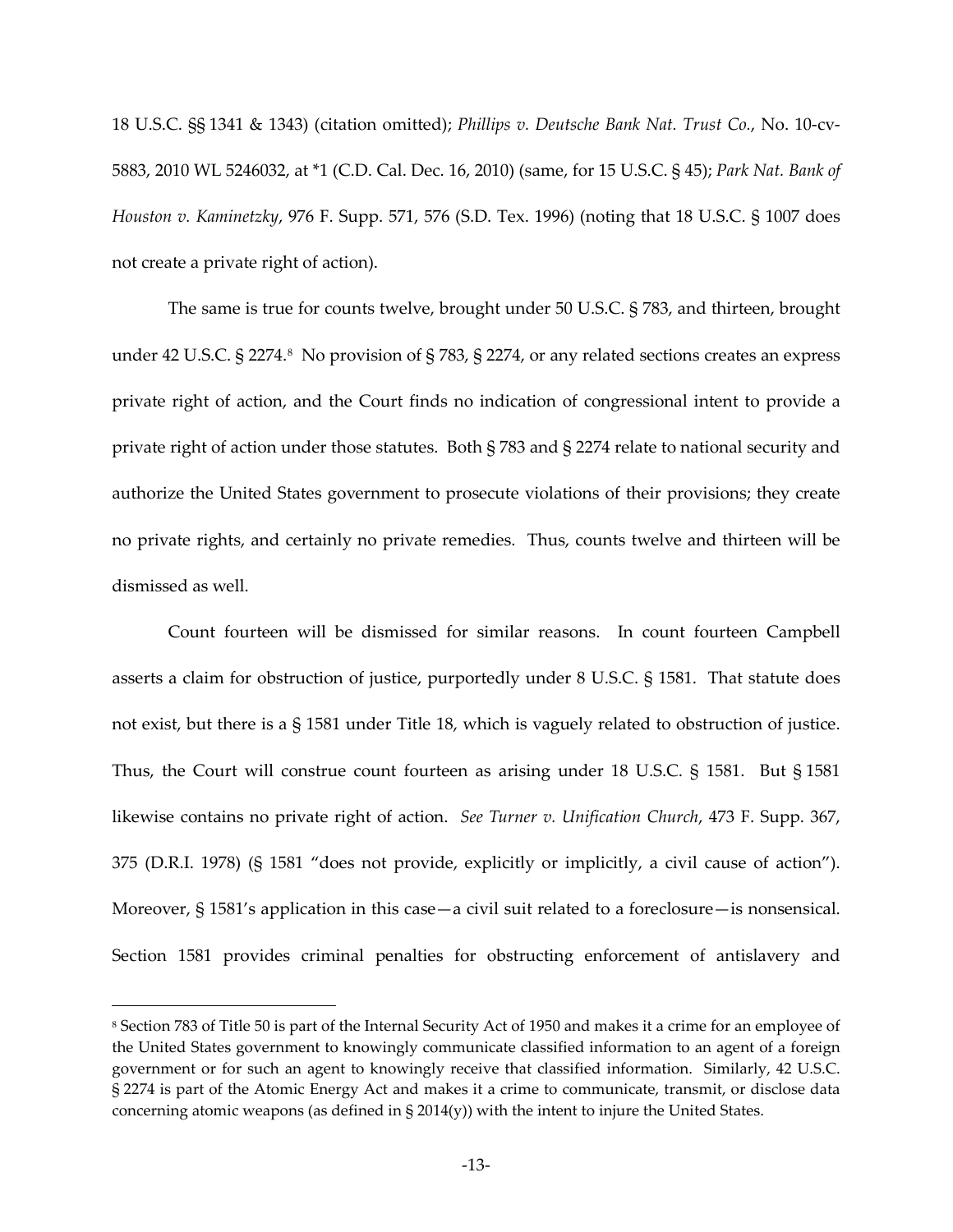antipeonage laws. Specifically, § 1581 makes it a crime to hold or return any person to a condition of peonage, or to arrest any person with the intent of placing him in or returning him to a condition of peonage. Thus, even if § 1581 provided a private right of action, Campbell has in no way stated a valid claim under that section. Count fourteen will therefore be dismissed.

Thus, counts five, seven, nine, ten, eleven, twelve, thirteen, fourteen, and fifteen will be dismissed.

## **B. Count Eighth**

 $\overline{a}$ 

M&T Bank argues that count eighth, which is brought under 18 U.S.C. § 1005, likewise creates no private right of action and should therefore be dismissed as well. M&T Bank is partially correct; § 1005 makes it a crime for certain bank employees to make false bank entries, reports, or transactions, and creates no private right of action. But 12 U.S.C. § 503 expressly creates a private right of action against bank directors or officers for violations of 18 U.S.C. § 1005. *See White v. Keely*, 814 F.3d 883, 888 (7th Cir. 2016) ("Section 503 of the Federal Reserve Act, meanwhile, creates a private cause of action for any person who has 'sustained [damages] in consequence' of a violation of Section 1005.")

Nevertheless, even if the Court construes count eighth as based on 12 U.S.C.  $\S$  503, $^{\circ}$  that claim fails because it is barred by the statute of limitations. The Federal Rules of Civil Procedure technically "require a defendant to plead an affirmative defense, like a statute of limitations defense, in the answer, not in a motion to dismiss." *Schmidt v. Skolas*, 770 F.3d 241, 249 (3d Cir. 2014) (citation omitted). But in this circuit defendants may raise statute of

<span id="page-13-0"></span><sup>9</sup> And if the Court overlooks the fact that § 503 does not authorize suit against M&T Bank itself; § 503 allows suit to be brought against its directors or officers only.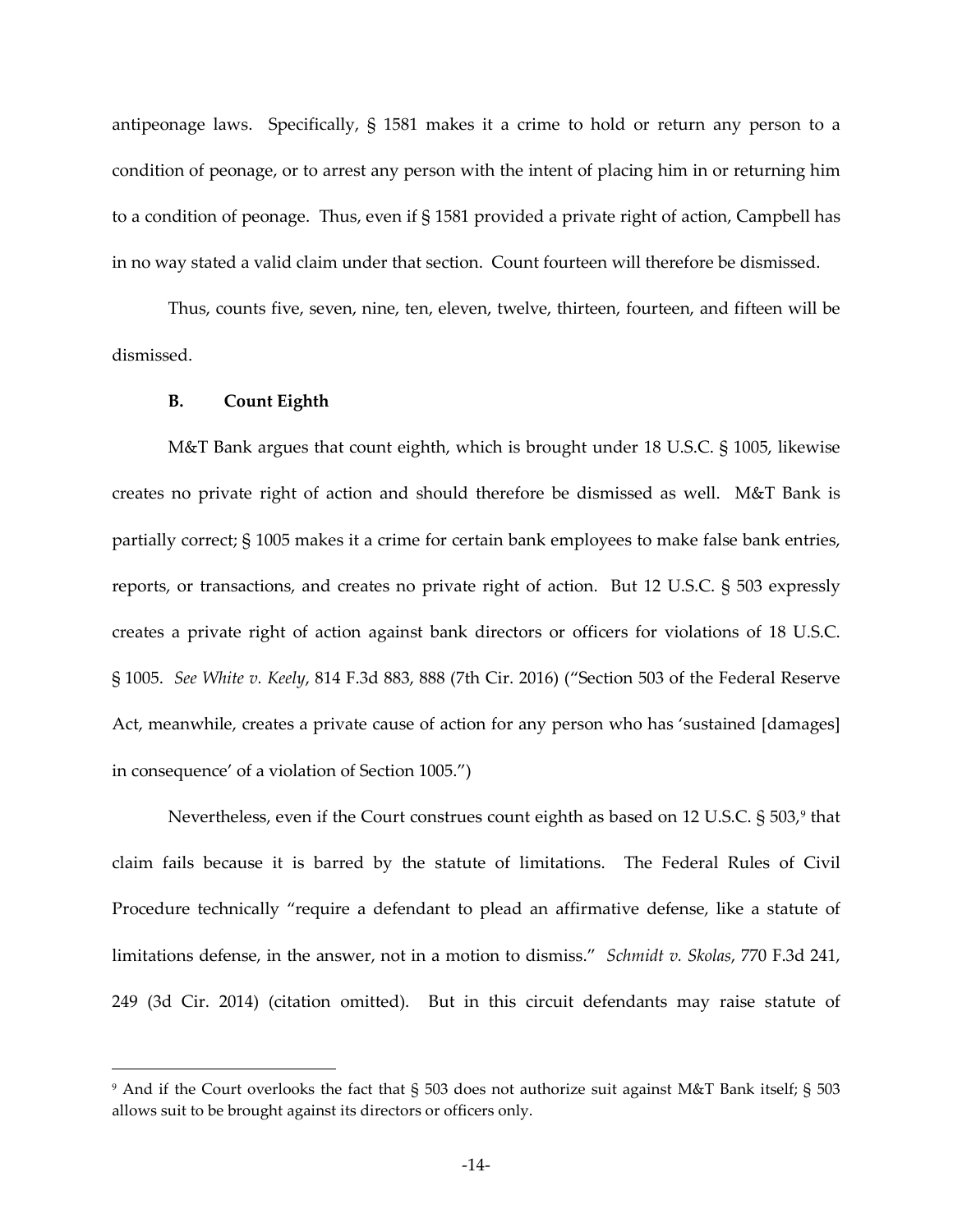limitations defenses in a Rule 12(b)(6) motion "only if the time alleged in the statement of a claim shows that the cause of action has not been brought within the statute of limitations." *Id.* (internal quotation marks and citation omitted). If the statute of limitations bar is not apparent on the face of the complaint, however, then it may not afford the basis for dismissal of the complaint under Rule 12(b)(6). *Id* (citation omitted). Here, dismissal of count eighth on the basis of the statute of limitations is appropriate under that standard.

The Court is unable to find a federal statute of limitations for actions under 12 U.S.C. § 503 and Pennsylvania's relevant statute of limitations therefore applies. *See Bd. of Regents v. Tomanio*, 446 U.S. 478, 485 (1980) (state limitation period applied because "there was no specifically stated or otherwise relevant federal statute of limitations for the federal substantive claim" (citation omitted)). Under Pennsylvania law, claims for fraud and claims based "upon a statute for a civil penalty" must be brought within two years, 42 Pa. Cons. Stat. §§ 5524(5), (7), and claims based on a written contract must be brought within four years, 42 Pa. Cons. Stat. § 5525(a)(8). Campbell bases her eighth count on the statement and lien release she received from M&T Bank's collections department; the substance of this claim appears to be that M&T Bank fraudulently debited \$40,000 from a nonexistent bank account. (*See* ECF No. 1-3 at ¶¶ 8, 120- 21.)

But Campbell admits she discovered this debit when she received the statement and lien release from M&T Bank in 2009. (*Id.* ¶¶ 8, 12.) Thus, even if the Court assumes that count eighth states a claim, and further gives Campbell the benefit of the doubt that this claim is based on a written contract and is not one to which a shorter limitations period applies, and assumes also that the applicable limitations period was tolled until she received the statement and lien

-15-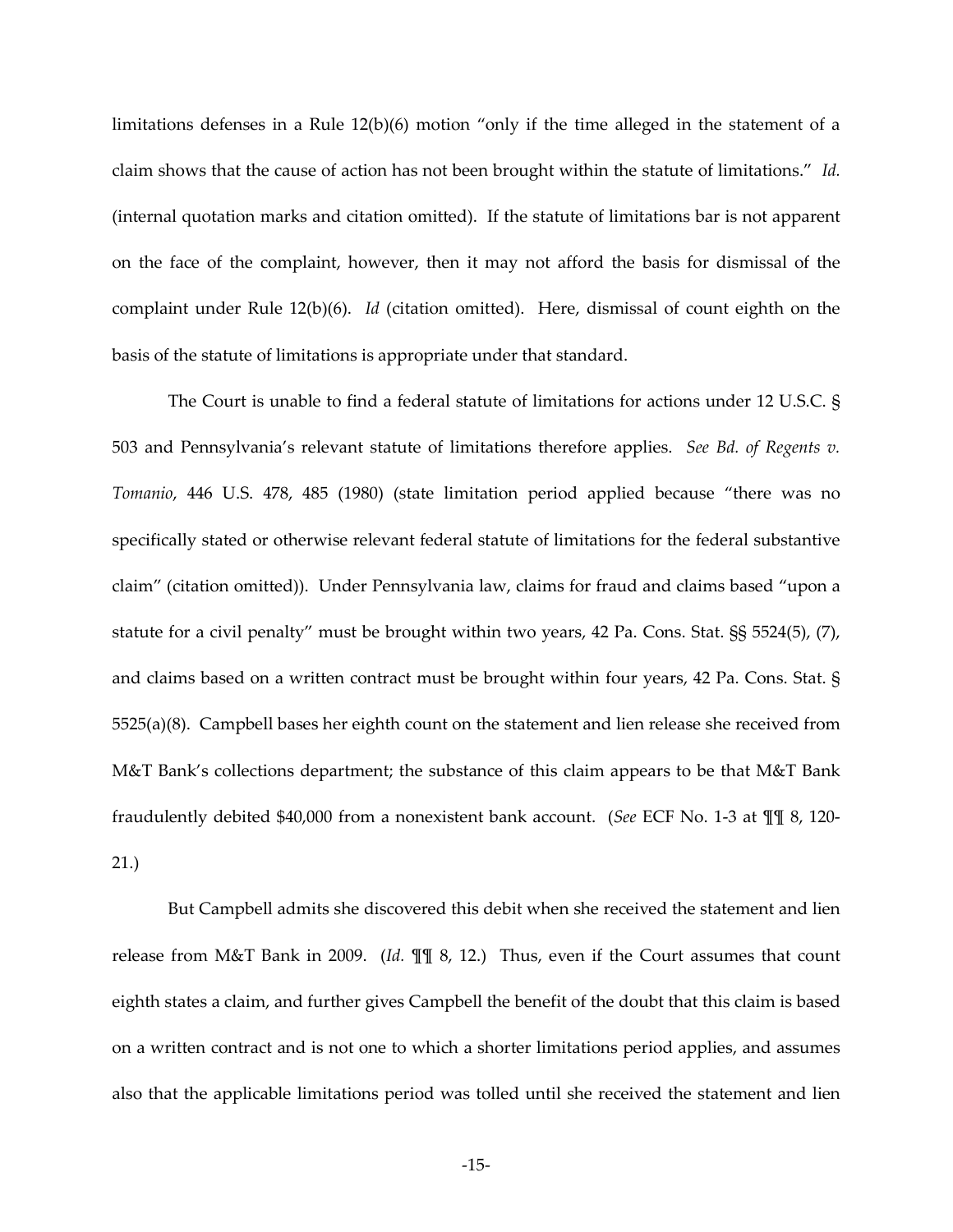release in 2009, she still missed the deadline to file suit on this claim. The statement and lien release and related documents Campbell attached to her complaint (ECF No. 1-3 at 75-80) are dated February 2009. Even if the Court ignored the February 2009 dates and construed Campbell's complaint as alleging that she received the statement and lien release in December 2009, the largest applicable limitation period would give her four years—so until December 2013—to file suit on this claim. Campbell first filed this case in state court in August 2015, thus missing the deadline by at least 21 months.

Thus, the Court will dismiss count eighth.

#### **C. Counts One and Two**

Similar to count eighth, the Court will dismiss counts one and two because they are timebarred. Counts one and two arise under state law and are claims for fraud and breach of fiduciary duty, respectively. As M&T Bank points out, in Pennsylvania the statutes of limitations for claims of fraud and breach of fiduciary duty are two years. 42 Pa. Cons. Stat. § 5524(7); *see also Schmidt*, 770 F.3d at 250 (noting Pennsylvania's two-year statute of limitations for claims of breach of fiduciary duty). Because counts one and two are based on conduct that Campbell discovered—at the latest—in August 2012, those claims are timebarred as well.

Counts one and two are based in large part on the escrow settlement statement detailing the property's sale and the sale's division of funds. (*See* ECF No. 1-3 ¶¶ 72-92.) And Campbell admits she obtained that escrow settlement statement in August 2012. (ECF No. 1-3  $\parallel$  3.) Although Campbell relies on other conduct in support of counts one and two—like M&T Bank's refusal to accept her loan payments—she concedes all that conduct occurred in the early to mid 2000s. (*See, e.g.*, *id.* ¶ 58-59.) Thus, even if the Court assumes the applicable statute of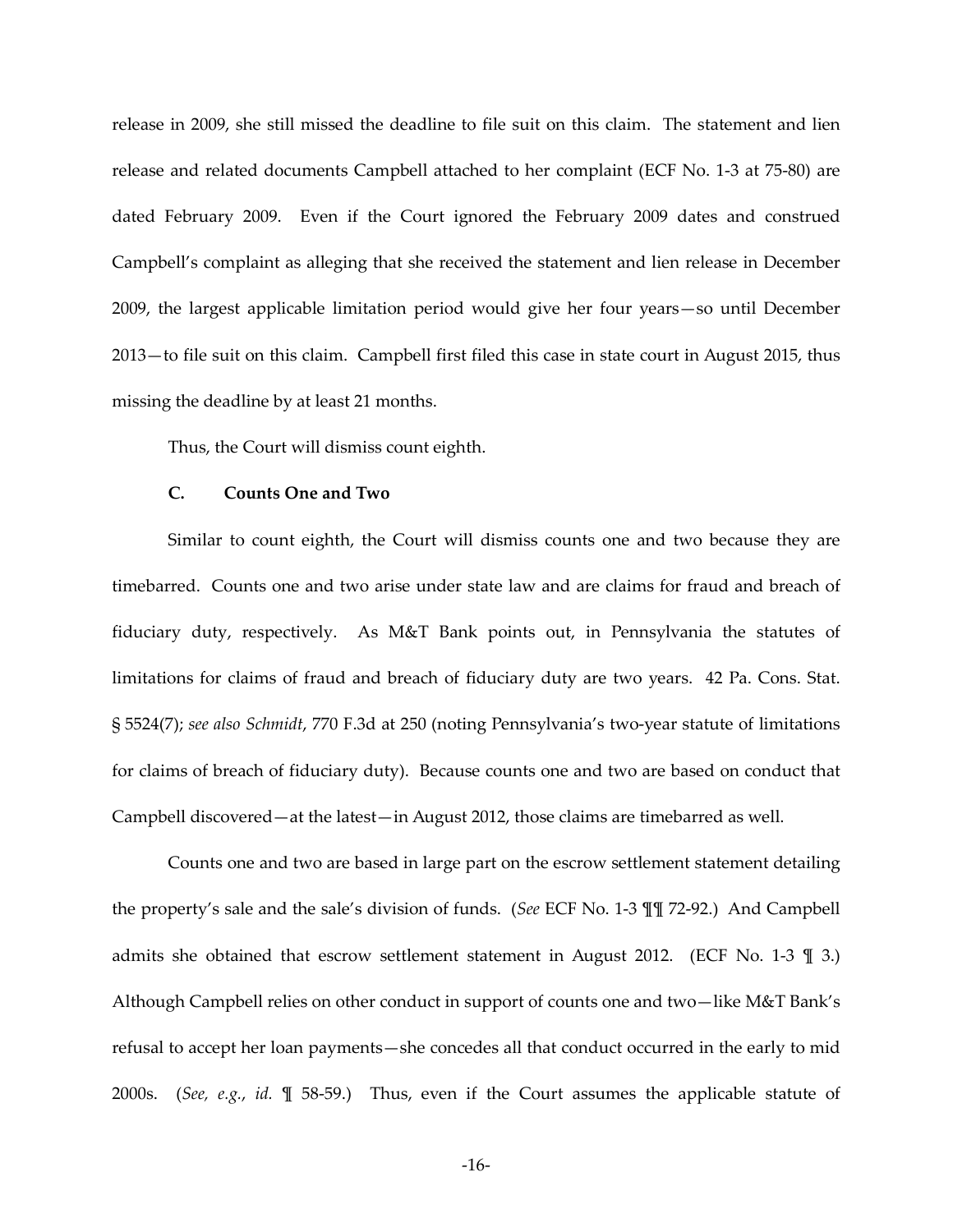limitations periods were tolled until Campbell received the escrow settlement statement, the latest her claims for fraud and breach of fiduciary duty accrued was August 2012.

Thus, under Pennsylvania's two-year statutes of limitations for fraud and breach-offiduciary-duty claims, Campbell had until August 2014 to file these claims. But she first filed this case in state court in August 2015, missing that deadline by a year. As such, the Court will dismiss counts one and two.

## **D. Count Three**

 $\overline{a}$ 

Count three—which alleges a claim of material breach of contract—will likewise be dismissed because it is barred also by the statute of limitations. [10](#page-16-0) Campbell alleges the following in support of her breach-of-contract claim: (1) "[n]o substitute trustee appeared in public record 21 days before the sale (which was not public, but a private, nonadvertised sale between parties- in and of itself a violation of foreclosure law)"; (2) "[n]o notice of sale or any other documents were sent to Plaintiff"; (3) "[n]o notice of default and time to cure was ever sent to Plaintiff, a material breech [sic] of the Trust agreement and Federal law"; and (4) "[t]he lack of notice of default and time to cure is a material prerequisite to foreclosure, which is a breach, and renders the foreclosure void." (ECF No. 1-3 ¶ 94-96.)

Yet all these events occurred more than a decade before Campbell initially filed this case in state court. The foreclosure action was filed on September 23, 2002 (*id.* at 54), and completed

<span id="page-16-0"></span><sup>&</sup>lt;sup>10</sup> The Court notes also that the relief Campbell requests on this count—"a declaratory judgment from the Court, certifying the foreclosure is void" (ECF No. 1-3  $\parallel$  97) — appears to be an collateral attack of a state judgment, which is impermissible under the *Rooker*-*Feldman* doctrine. *See, e.g.*, *Marks v. Stinson*, 19 F.3d 873, 885 n.11 (3d Cir. 1994). Furthermore, Count three appears to be predicated on a breach of the trust agreement, yet Campbell never states that she was a party to this trust agreement or explains what its substantive provisions were. Nevertheless, for purposes of this motion to dismiss the Court will assume that both Campbell and M&T Bank were parties to this trust agreement.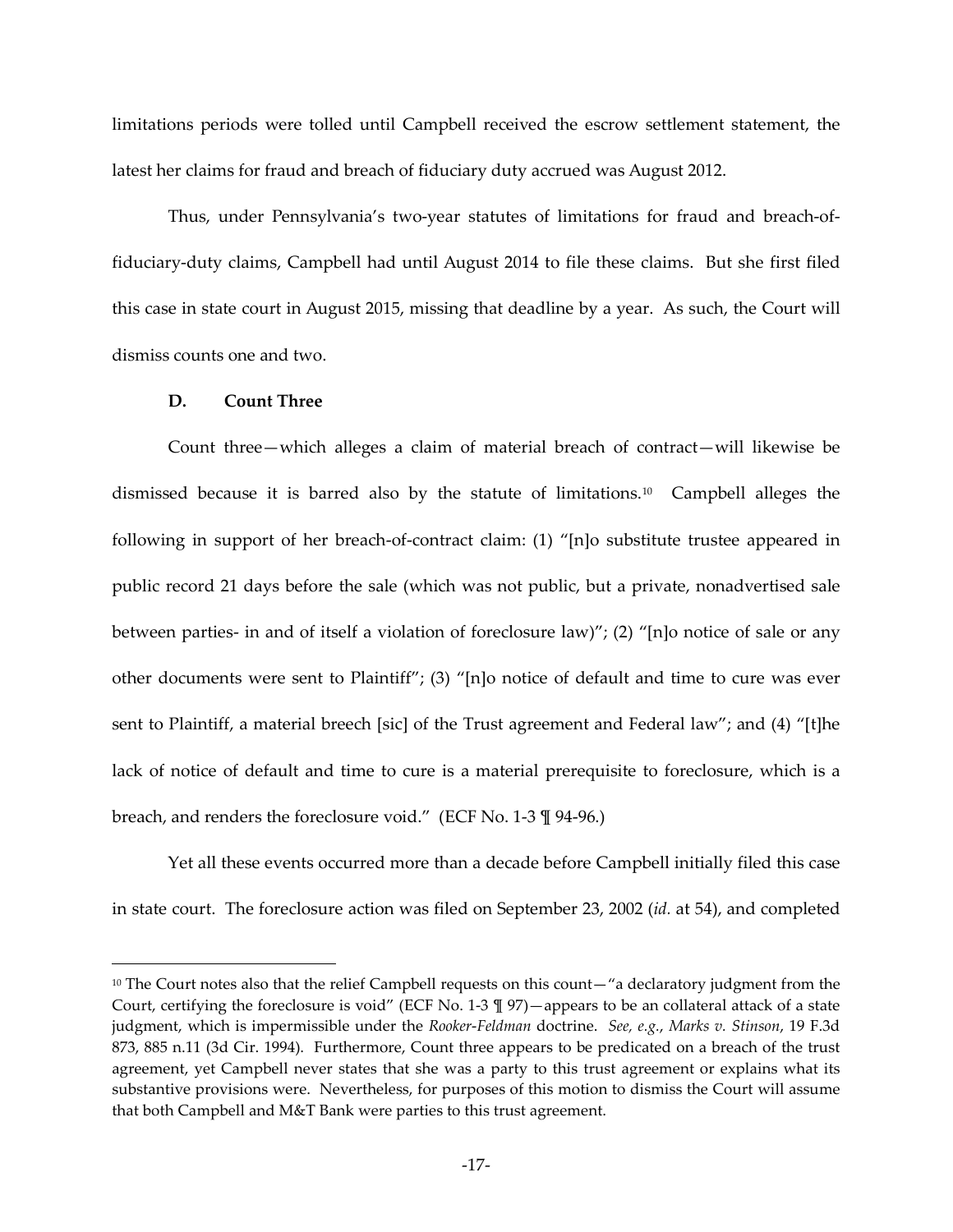on May 8, 2003 (*id.* at 61). Obviously, her default occurred before the foreclosure action. (*See id.* ¶ 20.) And the property's sale occurred on October 18, 2004. (*Id.* ¶ 71; *id.* at 45.) As noted above, under Pennsylvania law claims based on a written contract must be brought within four years. 42 Pa. Cons. Stat. § 5525(a)(8). No facts in Campbell's complaint would toll this statute of limitations; Campbell was aware of all these facts at the time the foreclosure and the property's sale took place. Thus, her claims accrued at the time the conduct occurred and she therefore had four years under Pennsylvania law to bring a breach-of-contract claim. She failed to do so, and any breach-of-contract claim based on the facts alleged is thus timebarred.

There is one allegation in support of Campbell's breach-of-contract claim that merits additional discussion. She states that "[t]he steps taken by Defendant in its participation in foreclosure via the kickback/quid pro quo agreement were in violation of the trust agreement and federal law." (*Id.* ¶ 94.) Campbell makes much of the fact that she was unable to obtain the escrow settlement statement regarding the alleged "kickback agreement" until August 2012. (*Id.* ¶ 3.) But this fact is of no consequence because it was not the statement that alerted her to the alleged agreement. Campbell concedes that she "discovered this secret kickback/quid pro quo agreement almost two years after the loss of her home and its subsequent sale by M&T Bank." (*Id.* ¶ 6.) As such, any breach-of-contract claim based on the so-called kickback agreement accrued—at the latest—two years after October 18, 2004 (*see id.* at 45), and is thus timebarred as well.

Additionally, equitable tolling does not save Campbell's claims. Campbell conclusorily states that "[a]ny applicable statutes of limitations have been tolled by the Defendants' [sic] continuing, knowing, and active concealment of the facts" and that "[d]espite exercising

-18-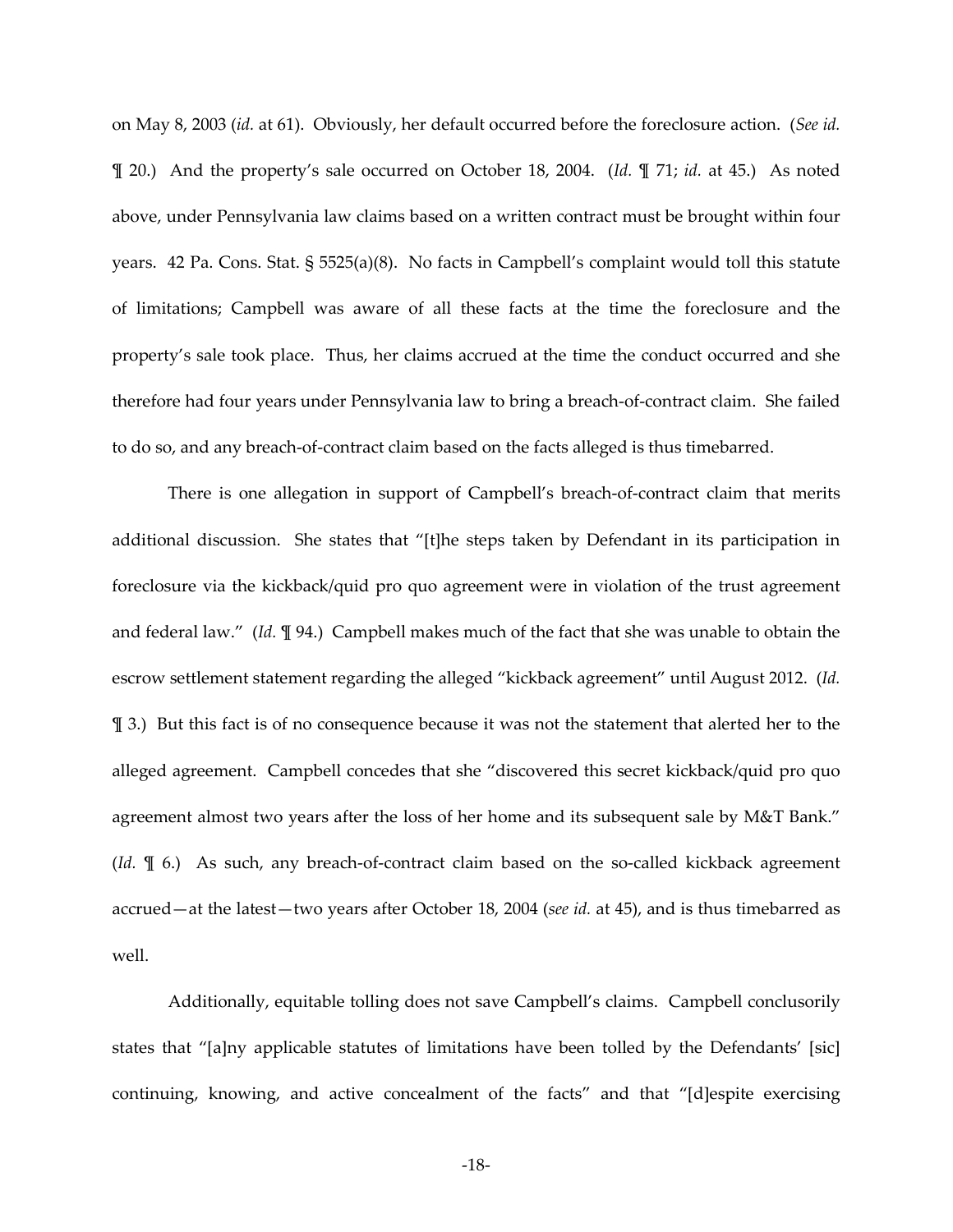reasonable diligence, Plaintiff could not have discovered, did not discover, and was prevented from discovering, the wrongdoing complained of herein." (*Id.* ¶ 2.) But from the facts Campbell alleges, and drawing all reasonable inferences in her favor, there is no indication any of the statutes of limitations were tolled. Equitable tolling is an extraordinary remedy which is extended only sparingly. *Irwin v. Dep't of Veterans Affairs*, 498 U.S. 89, 96 (1990). It applies when a plaintiff has "been prevented from filing in a timely manner due to sufficiently inequitable circumstances." *Seitzinger v. Reading Hosp. & Med. Ctr.*, 165 F.3d 236, 240 (3d Cir. 1999) (citation omitted). Specifically, equitable tolling applies (1) if the defendant has actively misled the plaintiff respecting the plaintiff's cause of action; (2) if the plaintiff in some extraordinary way has been prevented from asserting his rights; or (3) if the plaintiff has timely asserted his or her rights mistakenly in the wrong forum. *Hedges v. United States*, 404 F.3d 744, 751 (3d Cir. 2005) (citation omitted). In any case, a plaintiff must exercise due diligence in preserving his claim. *Id.* (citation omitted).

Campbell's complaint illustrates why equitable tolling is inapplicable here. Even if the Court assumes M&T Bank somehow misled Campbell by either not providing the escrow settlement statement earlier or refusing to give her any additional information, Campbell admits she became aware of the alleged "secret kickback/quid pro quo agreement almost two years after the loss of her home and its subsequent sale by M&T Bank." (ECF No. 1-3 ¶ 6.) Thus, M&T Bank's alleged concealment did not actually conceal the so-called kickback agreement from Campbell. She knew of the agreement by October 2006—more than nine years before she initially filed this case in state court. (*See id.* at 45.) Equitable tolling is therefore inapplicable.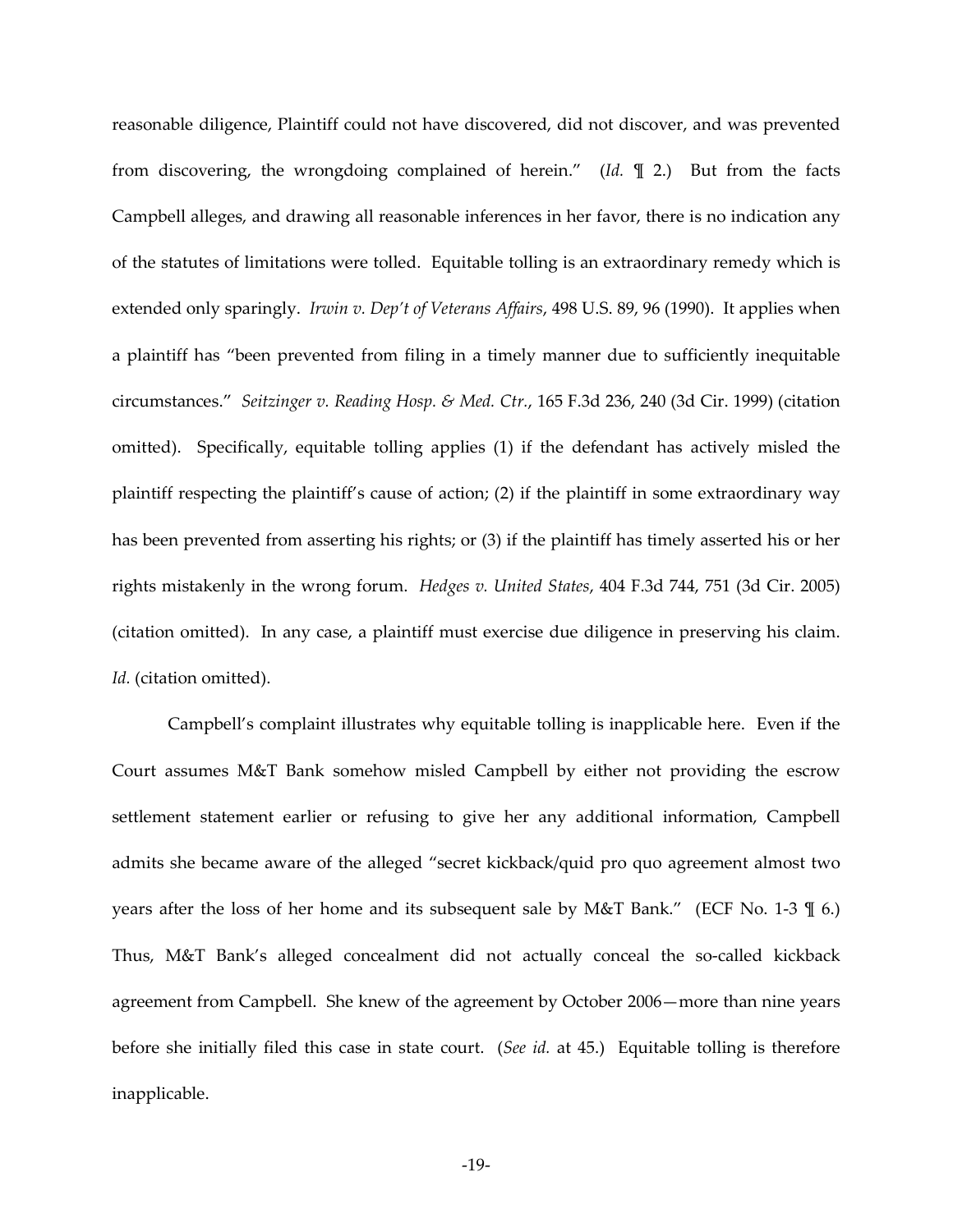And even if the Court assumed otherwise, dismissal of Campbell's breach-of-contract claim is still appropriate because it fails to state a claim. Although pro se complaints, "however inartfully pleaded," are held to "less stringent standards than formal pleadings drafted by lawyers," *Haines v. Kerner*, 404 U.S. 519, 520 (1972), they must still contain "sufficient factual matter; accepted as true; to state a claim to relief that is plausible on this face." *Iqbal*, 556 U.S. at 678 (internal quotation marks and citation omitted); *see also Fantone v. Latini*, 780 F.3d 184, 193 (3d Cir. 2015) ("we nonetheless review the [pro se] pleading to ensure that it has sufficient factual matter; accepted as true; to state a claim to relief that is plausible on this face" (internal quotation marks and citation omitted)). Campbell's conclusory allegation that "[t]he steps taken by Defendant in its participation in foreclosure via the kickback/quid pro quo agreement were in violation of the trust agreement" fails to meet this standard. (ECF No. 1-3  $\mathbb{I}$  94.) Campbell does not explain what provision of the trust agreement was violated by the alleged kickback agreement, or how. Stated simply, this allegation does not present sufficient "factual content that allows the court to draw the reasonable inference that the defendant is liable for the misconduct alleged." *Sheridan*, 609 F.3d at 262 n.27 (citation omitted).

Thus, count three will be dismissed.

## **E. Count Four**

l.

In count four, Campbell asserts a claim under the False Claims Act (FCA), purportedly under 31 U.S.C. § 3731(b).<sup>[11](#page-19-0)</sup> The FCA allows a private person to file a civil case on behalf of the United States government against any person who knowingly makes a false or fraudulent claim

<span id="page-19-0"></span><sup>11</sup> As M&T Bank notes, § 3731(b) provides the statute of limitations for FCA claims. Section 3730(b) provides the actual private right of action. The Court will construe count four as arising under § 3730(b).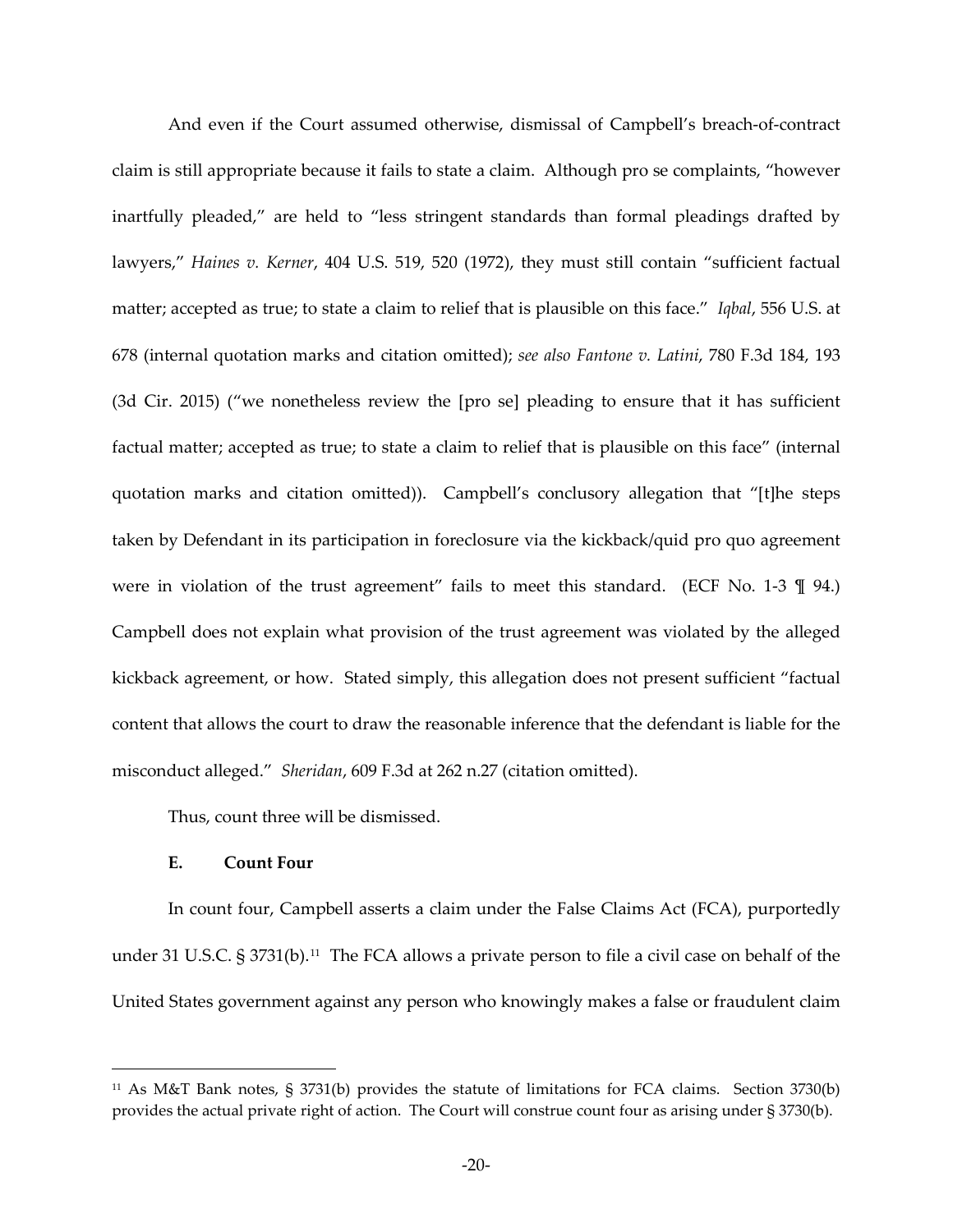for payment or approval to the United States government. 31 U.S.C. §§ 3729-30. An FCA case brought by a private person must be brought in the name of the United States government, "which, because it 'has the primary stake in the suit, . . . is empowered to take it over and prosecute it itself.'" *U.S. ex rel. Banks v. Aramark Corr. Servs.*, No. 06-cv-1424, 2008 WL 3833459, at \*4 (W.D. Pa. Aug. 15, 2008) (quoting *U.S. ex rel. Lu v. Ou*, 368 F.3d 773, 774 (7th Cir. 2004)).

Campbell's FCA claim suffers from numerous procedural defects; she did not bring her claim in the name of the United States as required by § 3730(b) and did not file her complaint under seal or withhold service as required by  $\S 3730(b)(2)$ . Moreover, she filed this claim pro se. Although the FCA does not speak to whether a private person can bring a FCA claim pro se, the United States Court of Appeals for the Third Circuit has answered this question in the negative. *Gunn v. Credit Suisse Grp. AG*, 610 F. App'x 155, 157 (3d Cir. 2015); *see also Banks*, 2008 WL 3833459, at \*4-5 (elaborating on the rationale for bar on pro se FCA claims).

## **F. Count Six**

 $\overline{a}$ 

This leaves count six, in which Campbell asserts a claim for "RICO VIOLATION INVOLVING BANK FRAUD (18 U.S.C. § 1963)".[12](#page-20-0) (ECF No. 1-3 at 29.) To plead a RICO violation, a plaintiff must allege four elements: "(1) conduct (2) of an enterprise (3) through a pattern (4) of racketeering activity." *Lum v. Bank of Am.*, 361 F.3d 217, 223 (3d Cir. 2004) (citing *Sedima, S.P.R.L. v. Imrex Co., Inc.*, 473 U.S. 479, 496 (1985)), *abrogated in part on other grounds by Twombly*, 550 U.S. at 557. The pattern of racketeering activity requires at least two acts of

<span id="page-20-0"></span><sup>&</sup>lt;sup>12</sup> Section 1963 provides for criminal penalties for violations of § 1962 and does not provide a private right of action. Section 1964(c), however, allows "[a]ny person injured in his business or property by reason of a violation of section 1962" to sue for damages. Thus, the Court will construe count six as arising under § 1964(c).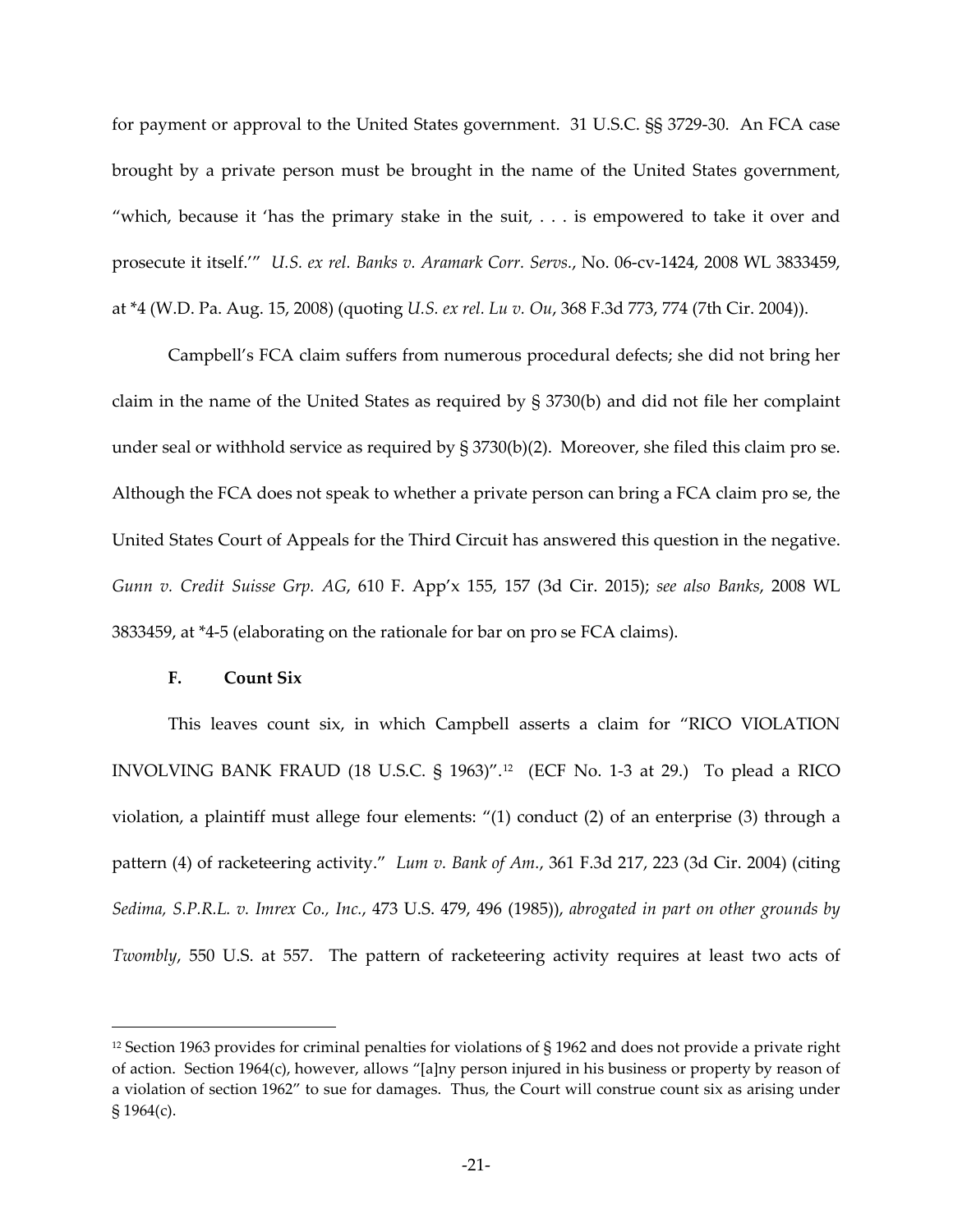racketeering—so-called predicate acts—within a period of ten years. 18 U.S.C. § 1961(5); *In re Ins. Brokerage Antitrust Litig.*, 618 F.3d 300, 363 (3d Cir. 2010).

The predicate acts that qualify as racketeering activity for purposes of RICO are numerous, and defined in § 1961(1). Three of Campbell's claims and their underlying conduct could qualify as predicate acts under § 1961(1), namely her claims of bank fraud (18 U.S.C. § 1344), mail fraud (18 U.S.C. § 1341), and wire fraud (18 U.S.C. § 1343). Notwithstanding the dismissal of those counts on other grounds, they could still satisfy the pattern of racketeering activity requirement of her RICO claim.

But RICO claims are subject to a four-year statute of limitations. *Agency Holding Corp. v. Malley-Duff & Assocs., Inc.*, 483 U.S. 143, 152-56 (1987). And most of the conduct Campbell relies on in support for her RICO claim—M&T Bank's debit from Campbell's bank account, the alleged fraudulent mailings between M&T Bank and Colony Surf, and M&T's alleged collusion with Colony Surf—occurred before at least 2010. (*See, e.g.*, ECF No. 1-3 ¶¶ 6, 8, 12, 55-56.) And Campbell was aware of all that conduct before at least 2010 (*id.*), meaning her RICO claim based on that conduct accrued at that time. Thus, at the latest she had until sometime in 2014 to assert a RICO claim based on those facts. Campbell first filed this case in state court in August 2015, missing the limitation period for her RICO claim by at least eight months.

The lone allegation in support of Campbell's RICO claim which may not be timebarred is that M&T Bank "collu[ded] with NY Reserve to obstruct Plaintiff from obtaining settlement statement." (*Id.* ¶ 117.) The reason that allegation may not be timebarred is because Campbell never provides the date for this alleged collusion. Nevertheless, this allegation does not save Campbell's RICO claim; without more detail, there is no indication that M&T Bank's alleged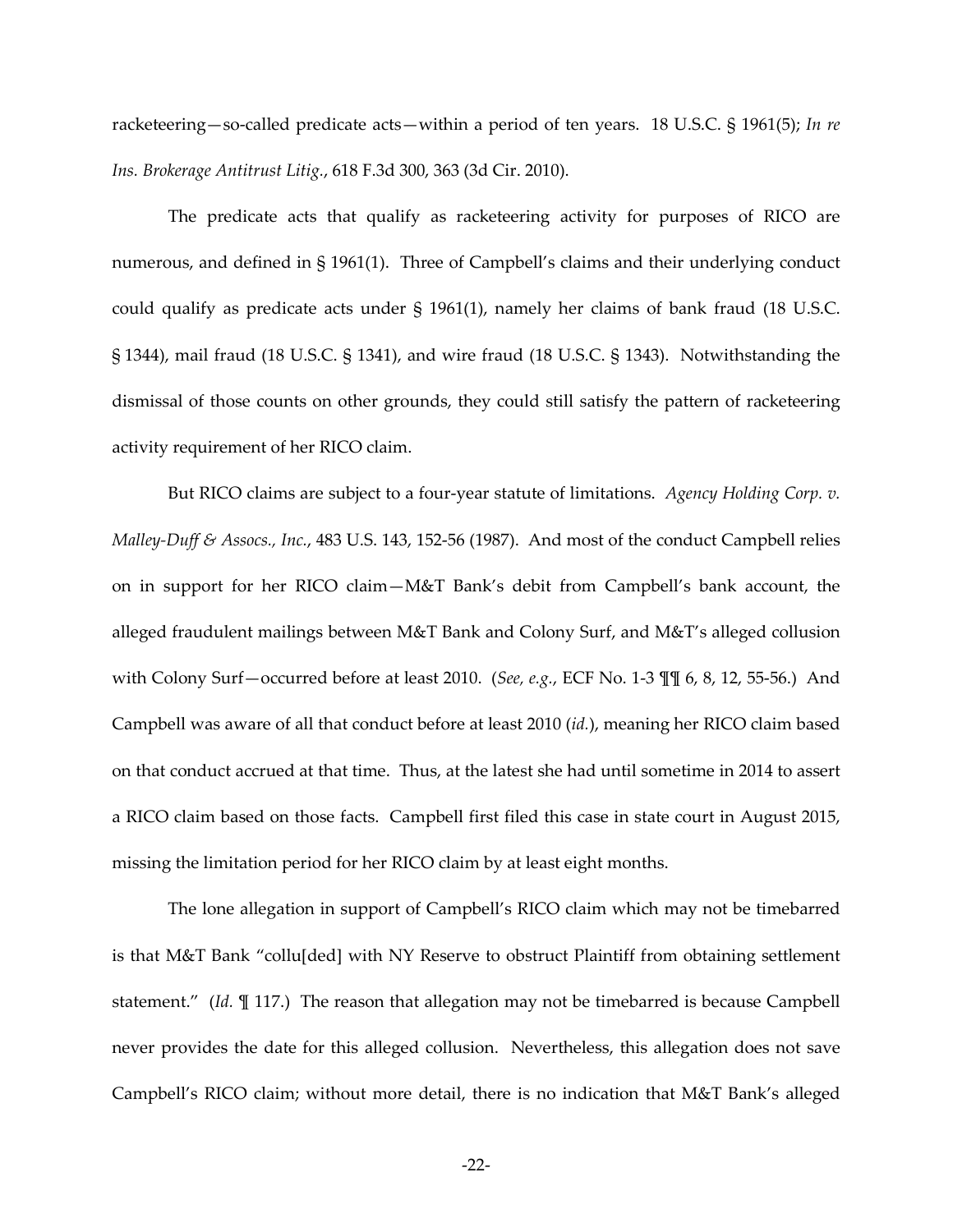collusion with the Federal Reserve Bank of New York qualifies as a predicate act under § 1961(1). Furthermore, when fraud-based offenses are the alleged predicate acts for a RICO claim, the allegations underlying those offenses must comply with Federal Rule of Civil Procedure 9(b)'s heightened pleading standard for fraud claims. *Saporito v. Combustion Eng'g Inc.*, 843 F.2d 666, 673 (3d Cir. 1988), *vacated on other grounds*, 489 U.S. 1049 (1989). This requirement applies even to pleadings drafted by pro se parties. *See McNeil v. United States*, 508 U.S. 106, 113 (1993). Campbell's bare assertion that M&T Bank colluded with the Federal Reserve Bank of New York, without more detail, therefore fails to state a RICO claim.

Thus, count six will be dismissed.

## **G. Leave to Amend & M&T Bank's Other Arguments**

A district court may "properly deny leave to amend where the amendment would not withstand a motion to dismiss." *Centifanti v. Nix*, 865 F. 2d 1422, 1431 (3d Cir. 1989). As discussed above, counts five, seven, nine, ten, eleven, twelve, thirteen, fourteen, and fifteen of Campbell's complaint will be dismissed because the statutes upon which those claims are based do not provide private rights of action. The Court finds that any amendment of those claims would therefore be futile, and leave to amend those counts is denied.

Leave to amend counts one, two, three, and eighth is denied as well. Those counts are timebarred, and the Court finds that any amendment would be futile. As for count four—the FCA claim—Campbell may not assert that claim pro se. Count four also suffers from numerous other defects, some of which the Court has already noted. But it may be that Campbell, with the assistance of counsel, can remedy those defects. Thus, the dismissal of count four is without prejudice.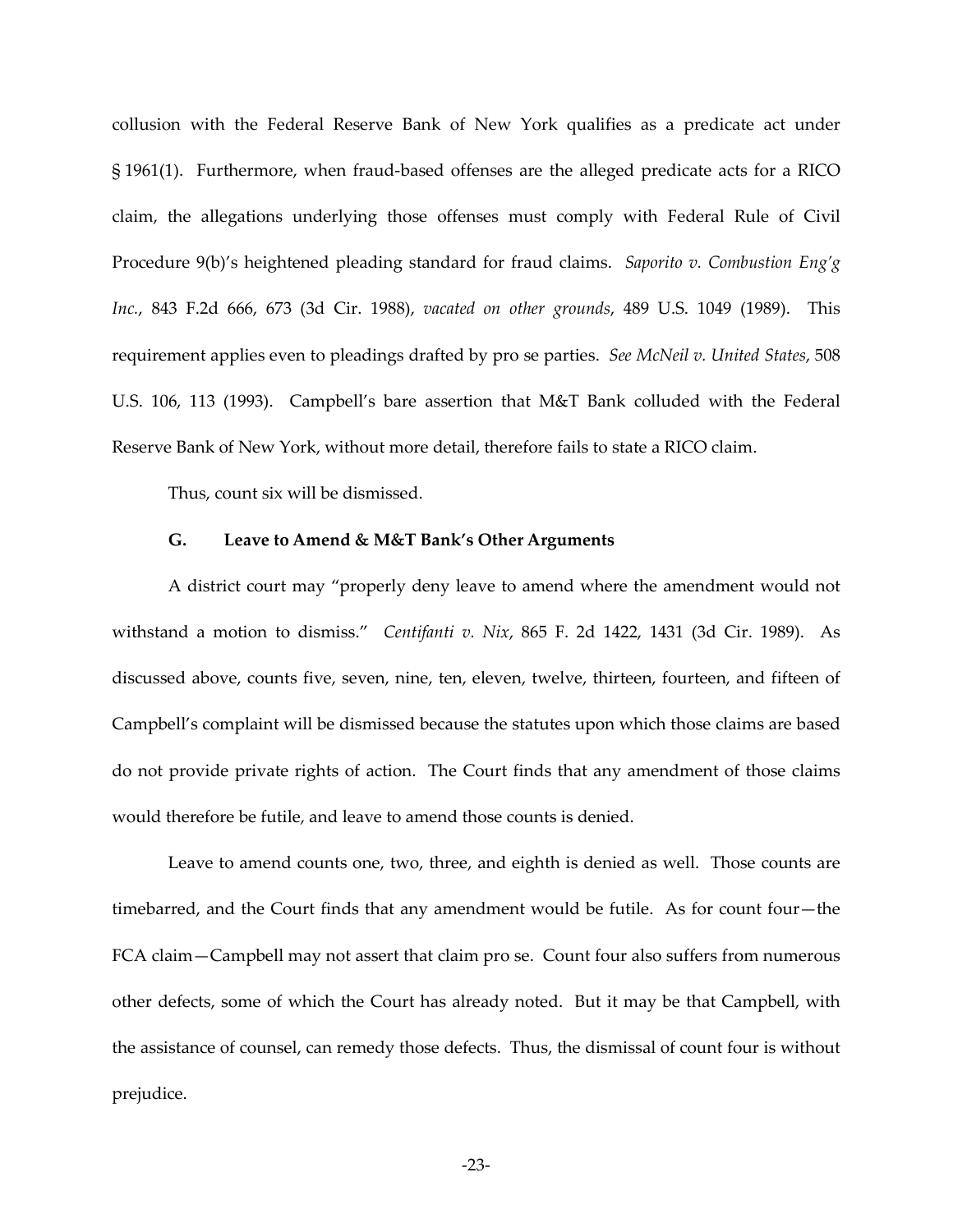This leaves count six, Campbell's RICO claim. The allegations supporting that claim are so sparse that the Court cannot determine whether amendment would be futile. Nor can the Court determine, based on the facts alleged, if the *Rooker*-*Feldman* doctrine bars that claim or if it requires joinder of an indispensable party pursuant to Rule 19(b). Thus, leave to amend count six will be granted.

Based on the foregoing, the Court need not and therefore will not reach M&T Bank's arguments regarding the *Rooker*-*Feldman* doctrine, res judicata, collateral estoppel, or failure to join an indispensable party.

## **IV. Conclusion**

M&T Bank's motion to dismiss is **GRANTED.** A corresponding order follows.